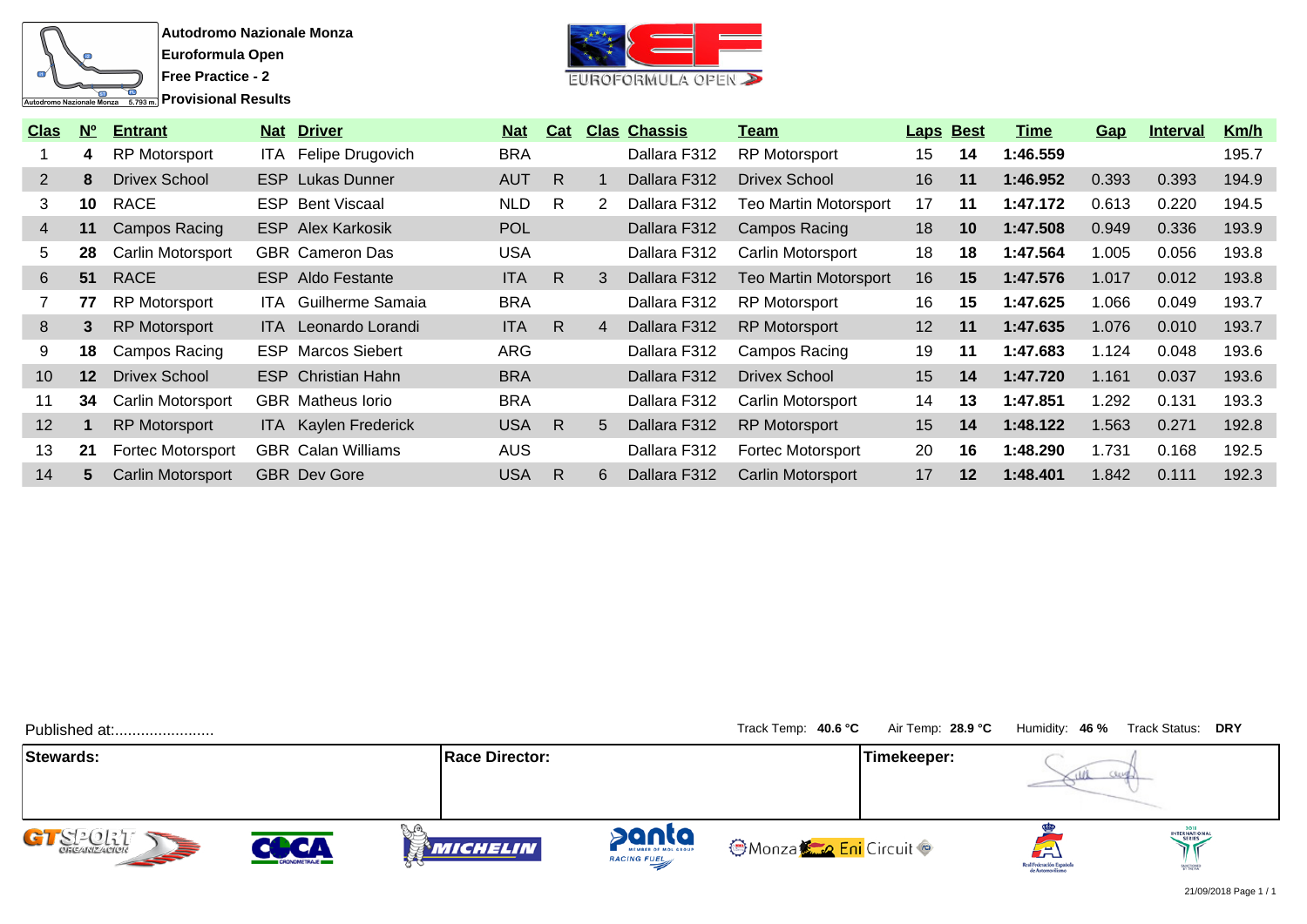

**Provisional Results by Class** 



| <u>Clas</u>    | N <sup>o</sup> | <b>Entrant</b>           |            | <b>Nat Driver</b>           | <u>Nat</u> | Cat          |                | <b>Clas Chassis</b> | <u>Team</u>                  |                 | <b>Laps Best</b> | Time     | <u>Gap</u> | <b>Interval</b> | <u>Km/h</u> |
|----------------|----------------|--------------------------|------------|-----------------------------|------------|--------------|----------------|---------------------|------------------------------|-----------------|------------------|----------|------------|-----------------|-------------|
|                | 4              | <b>RP Motorsport</b>     |            | ITA Felipe Drugovich        | <b>BRA</b> |              |                | Dallara F312        | <b>RP Motorsport</b>         | 15              | 14               | 1:46.559 |            |                 | 195.7       |
| 2              | 11             | Campos Racing            |            | <b>ESP</b> Alex Karkosik    | <b>POL</b> |              |                | Dallara F312        | Campos Racing                | 18              | 10 <sup>°</sup>  | 1:47.508 | 0.949      | 0.949           | 193.9       |
| 3              | 28             | Carlin Motorsport        |            | <b>GBR</b> Cameron Das      | <b>USA</b> |              |                | Dallara F312        | Carlin Motorsport            | 18              | 18               | 1:47.564 | 1.005      | 0.056           | 193.8       |
| $\overline{4}$ | 77             | RP Motorsport            |            | <b>ITA</b> Guilherme Samaia | <b>BRA</b> |              |                | Dallara F312        | <b>RP Motorsport</b>         | 16              | 15               | 1:47.625 | 1.066      | 0.061           | 193.7       |
| 5              | 18             | Campos Racing            | <b>ESP</b> | <b>Marcos Siebert</b>       | ARG        |              |                | Dallara F312        | Campos Racing                | 19              | 11               | 1:47.683 | 1.124      | 0.058           | 193.6       |
| 6              | $12 \,$        | <b>Drivex School</b>     |            | <b>ESP</b> Christian Hahn   | <b>BRA</b> |              |                | Dallara F312        | <b>Drivex School</b>         | 15              | 14               | 1:47.720 | 1.161      | 0.037           | 193.6       |
|                | 34             | Carlin Motorsport        |            | <b>GBR</b> Matheus lorio    | <b>BRA</b> |              |                | Dallara F312        | Carlin Motorsport            | 14              | 13               | 1:47.851 | l.292      | 0.131           | 193.3       |
| 8              | 21             | <b>Fortec Motorsport</b> |            | <b>GBR</b> Calan Williams   | <b>AUS</b> |              |                | Dallara F312        | <b>Fortec Motorsport</b>     | 20              | 16               | 1:48.290 | 1.731      | 0.439           | 192.5       |
|                |                | <b>Rookie</b>            |            |                             |            |              |                |                     |                              |                 |                  |          |            |                 |             |
|                | 8              | <b>Drivex School</b>     | <b>ESP</b> | Lukas Dunner                | <b>AUT</b> | R            |                | Dallara F312        | <b>Drivex School</b>         | 16              | 11               | 1:46.952 |            |                 | 194.9       |
| $\overline{2}$ | 10             | <b>RACE</b>              |            | <b>ESP</b> Bent Viscaal     | <b>NLD</b> | $\mathsf{R}$ | 2              | Dallara F312        | <b>Teo Martin Motorsport</b> | 17              | 11               | 1:47.172 | 0.220      | 0.220           | 194.5       |
| 3              | -51            | <b>RACE</b>              | ESP.       | Aldo Festante               | <b>ITA</b> | R            | 3              | Dallara F312        | Teo Martin Motorsport        | 16              | 15               | 1:47.576 | 0.624      | 0.404           | 193.8       |
| $\overline{4}$ | 3              | <b>RP Motorsport</b>     | ITA I      | Leonardo Lorandi            | <b>ITA</b> | $\mathsf{R}$ | $\overline{4}$ | Dallara F312        | <b>RP Motorsport</b>         | 12 <sup>2</sup> | 11               | 1:47.635 | 0.683      | 0.059           | 193.7       |
| 5              |                | <b>RP Motorsport</b>     | ITA -      | Kaylen Frederick            | <b>USA</b> | R            | 5              | Dallara F312        | <b>RP Motorsport</b>         | 15              | 14               | 1:48.122 | 1.170      | 0.487           | 192.8       |
| 6              |                | Carlin Motorsport        |            | <b>GBR</b> Dev Gore         | <b>USA</b> | R.           | 6              | Dallara F312        | Carlin Motorsport            | 17              | 12               | 1:48.401 | 1.449      | 0.279           | 192.3       |

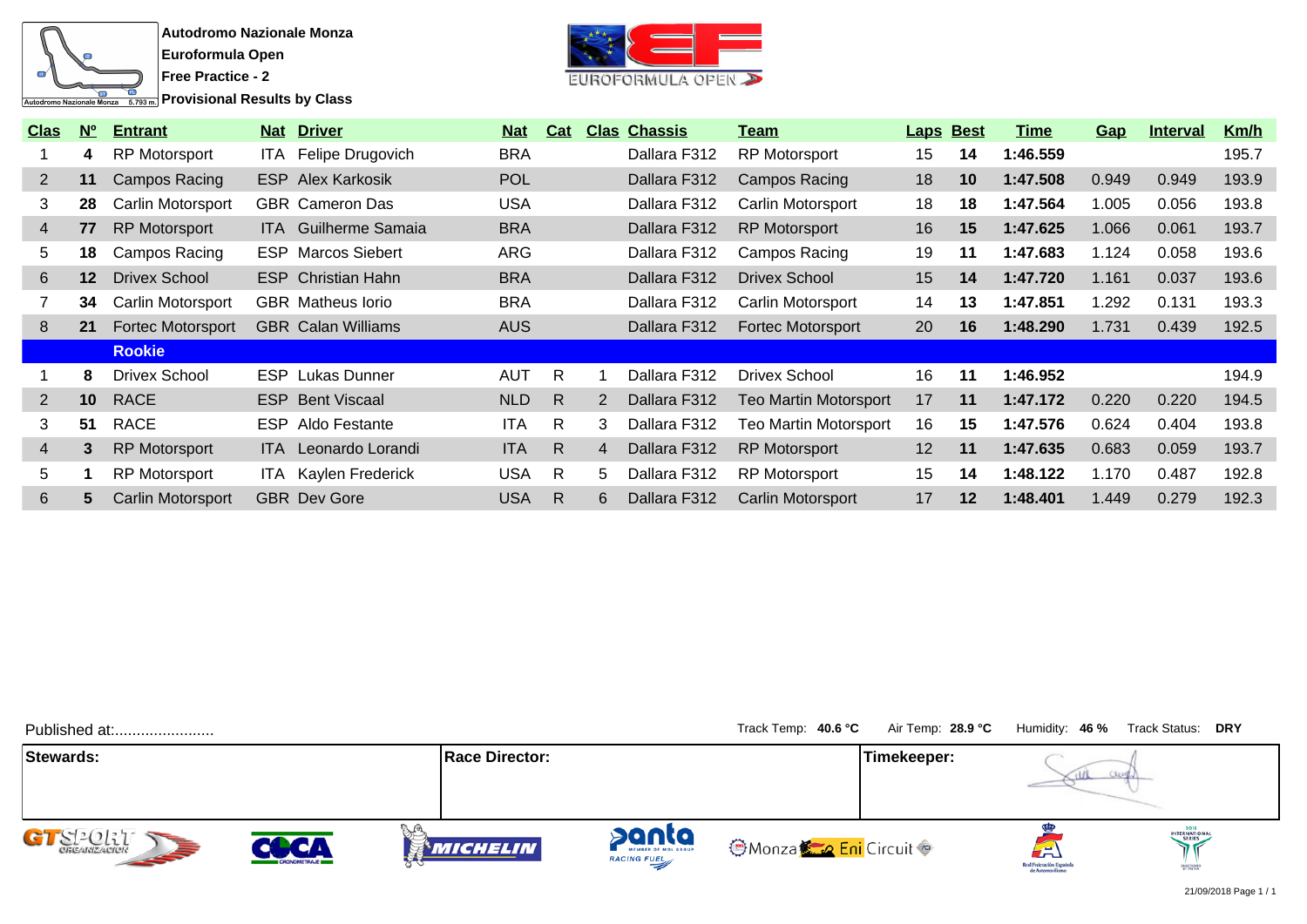



| 1                   |                             | Kaylen Frederick |                  | R                |        | Dallara F312 5                           |                |                             | Dev Gore     |          | R            |        | Dallara F312       |
|---------------------|-----------------------------|------------------|------------------|------------------|--------|------------------------------------------|----------------|-----------------------------|--------------|----------|--------------|--------|--------------------|
|                     |                             |                  |                  |                  |        | <b>RP Motorsport</b>                     |                |                             |              |          |              |        | Carlin Motorsport  |
| Lap D               | <b>Time</b>                 | Sector 1         | Sector 2         | Sector 3         | T. Spd | <b>Elapsed</b>                           | Lap D          | <b>Time</b>                 | Sector 1     | Sector 2 | Sector 3     | T. Spd | <b>Elapsed</b>     |
| $\mathbf{1}$        | 13:58:21.092 P 13:56:50.617 |                  | 40.724           | 49.751           |        | 159.0 13:58:21.092                       | $\mathbf{1}$   | 13:58:36.821                | 13:57:19.166 | 38.711   | 38.944       |        | 181.2 13:58:36.821 |
| $\overline{2}$      | 5:51.095 P                  | 4:18.980         | 44.051           | 48.064           |        | 192.1 14:04:12.187                       | $\overline{2}$ | 1:50.578                    | 36.204       | 37.273   | 37.101       |        | 242.6 14:00:27.399 |
| 3                   | 2:33.789 P                  | 1:11.996         | 37.016           | 44.777           |        | 199.2 14:06:45.976                       | 3              | 1:49.898                    | 35.886       | 36.977   | 37.035       |        | 246.5 14:02:17.297 |
| $\overline{4}$      | 2:22.425                    | 1:09.054         | 36.524           | 36.847           |        | 197.4 14:09:08.401                       | $\overline{4}$ | 1:49.628                    | 36.114       | 36.699   | 36.815       |        | 245.4 14:04:06.925 |
| 5                   | 1:48.820                    | 36.130           | 36.220           | 36.470           |        | 245.4 14:10:57.221                       | 5              | 1:49.354                    | 36.061       | 36.522   | 36.771       |        | 247.1 14:05:56.279 |
| 6                   | 1:48.648                    | 35.953           | 36.185           | 36.510           |        | 246.5 14:12:45.869                       | 6              | 1:49.140                    | 35.864       | 36.491   | 36.785       |        | 250.5 14:07:45.419 |
| $\overline{7}$      | 1:48.709                    | 35.864           | 36.303           | 36.542           |        | 247.7 14:14:34.578                       | 7              | 1:56.026 P                  | 36.042       | 36.865   | 43.119       |        | 246.5 14:09:41.445 |
| 8                   | 1:57.716 P                  | 36.540           | 36.368           | 44.808           |        | 248.2 14:16:32.294                       | 8              | 4:12.790                    | 2:56.414     | 38.583   | 37.793       |        | 199.2 14:13:54.235 |
| 9                   | 2:19.484                    | 1:03.555         | 38.878           | 37.051           |        | 203.0 14:18:51.778                       | 9              | 1:52.068                    | 36.234       | 38.201   | 37.633       |        | 242.6 14:15:46.303 |
| 10                  | 1:48.389                    | 35.626           | 36.118           | 36.645           |        | 254.7 14:20:40.167                       | 10             | 1:50.470                    | 36.026       | 37.724   | 36.720       |        | 247.7 14:17:36.773 |
| 11                  | 1:48.380                    | 35.531           | 36.088           | 36.761           |        | 252.3 14:22:28.547                       | 11             | 1:48.535                    | 35.557       | 36.449   | 36.529       |        | 254.7 14:19:25.308 |
| 12                  | 2:17.800                    | 44.744           | 48.181           | 44.875           |        | 177.9 14:24:46.347 12                    |                | 1:48.401                    | 35.485       | 36.357   | 36.559       |        | 256.5 14:21:13.709 |
| 13                  | 1:52.616                    | 35.703           | 36.108           | 40.805           |        | 252.3 14:26:38.963                       | -13            | 1:55.037 P                  | 36.195       | 36.467   | 42.375       |        | 254.7 14:23:08.746 |
| 14                  | 1:48.122                    | 35.639           | 36.167           | 36.316           |        | 258.9 14:28:27.085                       | 14             | 3:59.314                    | 2:44.303     | 37.608   | 37.403       |        | 166.4 14:27:08.060 |
| 15                  | 1:57.127 P                  | 35.453           | 36.015           | 45.659           |        | 259.6 14:30:24.212                       | 15             | 1:49.039                    | 35.876       | 36.357   | 36.806       |        | 246.5 14:28:57.099 |
| 3                   |                             | Leonardo Lorandi |                  | R                |        | Dallara F312                             | 16             | 1:48.561                    | 35.823       | 36.072   | 36.666       |        | 247.7 14:30:45.660 |
|                     |                             |                  |                  |                  |        | <b>RP Motorsport</b>                     | 17             | 1:55.873 P                  | 35.719       | 36.275   | 43.879       |        | 248.8 14:32:41.533 |
| Lap D               | <b>Time</b>                 | Sector 1         | Sector 2         | Sector 3         | T. Spd | <b>Elapsed</b>                           | ŏ              |                             | Lukas Dunner |          | $\mathsf{R}$ |        | Dallara F312       |
| 1                   | 13:58:16.321 P 13:56:25.325 |                  | 51.276           | 59.720           |        | 133.4 13:58:16.321                       |                |                             |              |          |              |        | Drivex School      |
| 2                   | 3:32.838                    | 2:03.009         | 45.860           | 43.969           |        | 166.6 14:01:49.159 Lap D                 |                | Time                        | Sector 1     | Sector 2 | Sector 3     | T. Spd | <b>Elapsed</b>     |
| 3                   | 1:58.164                    | 37.013           | 41.613           | 39.538           |        | 233.2 14:03:47.323                       | $\mathbf{1}$   | 13:58:10.887 P 13:56:37.894 |              | 42.493   | 50.500       |        | 145.5 13:58:10.887 |
| $\overline{4}$      | 2:06.836                    | 46.231           | 40.757           | 39.848           |        | 156.0 14:05:54.159                       | $\overline{2}$ | 2:56.010 P                  | 1:29.093     | 38.960   | 47.957       |        | 187.5 14:01:06.897 |
| 5                   | 1:58.583 P                  | 36.654           | 36.623           | 45.306           |        | 242.1 14:07:52.742                       | 3              | 2:31.204                    | 1:08.240     | 43.783   | 39.181       |        | 176.1 14:03:38.101 |
| 6                   | 12:04.916                   | 10:48.026        | 39.280           | 37.610           |        | 154.2 14:19:57.658                       | $\overline{4}$ | 1:53.164                    | 37.088       | 37.661   | 38.415       |        | 221.7 14:05:31.265 |
| $\overline{7}$      | 2:05.967                    | 36.161           | 36.987           | 52.819           |        | 247.7 14:22:03.625                       | 5              | 1:57.524                    | 40.181       | 38.990   | 38.353       |        | 166.9 14:07:28.789 |
| 8                   | 2:54.192                    | 37.822           | 52.990           | 1:23.380         |        | 252.3 14:24:57.817                       | 6              | 1:49.471                    | 36.493       | 36.449   | 36.529       |        | 241.6 14:09:18.260 |
| 9                   | 1:50.270                    | 35.770           | 37.566           | 36.934           |        | 253.5 14:26:48.087                       | $\overline{7}$ | 1:55.047 P                  | 36.111       | 36.360   | 42.576       |        | 244.3 14:11:13.307 |
| 10                  | 1:47.945                    |                  |                  |                  |        |                                          |                |                             |              |          |              |        | 196.0 14:17:17.882 |
| 11                  |                             | 35.620           | 35.957           | 36.368           |        | 252.3 14:28:36.032                       | 8              | 6:04.575                    | 4:47.951     | 38.367   | 38.257       |        |                    |
|                     | 1:47.635                    | 35.523           | 35.758           | 36.354           |        | 251.7 14:30:23.667                       | 9              | 2:08.870                    | 40.744       | 47.687   | 40.439       |        | 180.6 14:19:26.752 |
| 12                  | 2:07.169 P                  | 36.243           | 38.846           | 52.080           |        | 252.9 14:32:30.836                       | 10             | 1:47.336                    | 35.630       | 35.865   | 35.841       |        | 250.0 14:21:14.088 |
|                     |                             |                  |                  |                  |        |                                          | 11             | 1:46.952                    | 35.377       | 35.728   | 35.847       |        | 262.1 14:23:01.040 |
| 4                   |                             | Felipe Drugovich |                  |                  |        | Dallara F312                             | 12             | 1:47.044                    | 35.404       | 35.702   | 35.938       |        | 255.9 14:24:48.084 |
|                     |                             |                  |                  |                  |        | RP Motorsport                            | 13             | 1:48.230                    | 35.406       | 35.999   | 36.825       |        | 258.9 14:26:36.314 |
| Lap D               | <b>Time</b>                 | Sector 1         | Sector 2         | Sector 3         | T. Spd | <b>Elapsed</b>                           | 14             | 1:48.708                    | 35.394       | 35.901   | 37.413       |        | 256.5 14:28:25.022 |
| 1                   | 13:58:35.822 P 13:57:08.583 |                  | 40.824           | 46.415           |        | 169.8 13:58:35.822                       | 15             | 1:47.205                    | 35.421       | 35.799   | 35.985       |        | 258.3 14:30:12.227 |
| 2                   | 2:47.742                    | 1:33.800         | 37.049           | 36.893           |        | 153.1 14:01:23.564                       | 16             | 2:04.659 P                  | 35.658       | 36.634   | 52.367       |        | 252.9 14:32:16.886 |
| 3                   | 1:48.588                    | 35.934           | 36.190           | 36.464           |        | 246.0 14:03:12.152                       |                |                             |              |          |              |        |                    |
| $\overline{4}$<br>5 | 1:47.674<br>1:47.594        | 35.710<br>35.716 | 35.697<br>35.725 | 36.267<br>36.153 |        | 249.4 14:04:59.826<br>250.0 14:06:47.420 |                |                             |              |          |              |        |                    |





 1:47.275 35.603 35.635 36.037 251.1 14:08:34.695 1:47.128 35.417 35.704 36.007 253.5 14:10:21.823 1:53.871 P 35.450 35.788 42.633 252.3 14:12:15.694 7:38.976 6:22.635 38.526 37.815 147.1 14:19:54.670 2:11.519 P 36.194 36.730 58.595 242.6 14:22:06.189 2:46.436 1:19.856 45.113 41.467 181.2 14:24:52.625 1:47.684 35.743 35.799 36.142 253.5 14:26:40.309 1:47.922 35.239 35.990 36.693 257.1 14:28:28.231 1:46.559 35.245 35.727 35.587 259.6 14:30:14.790 2:09.319 P 35.210 36.685 57.424 253.5 14:32:24.109









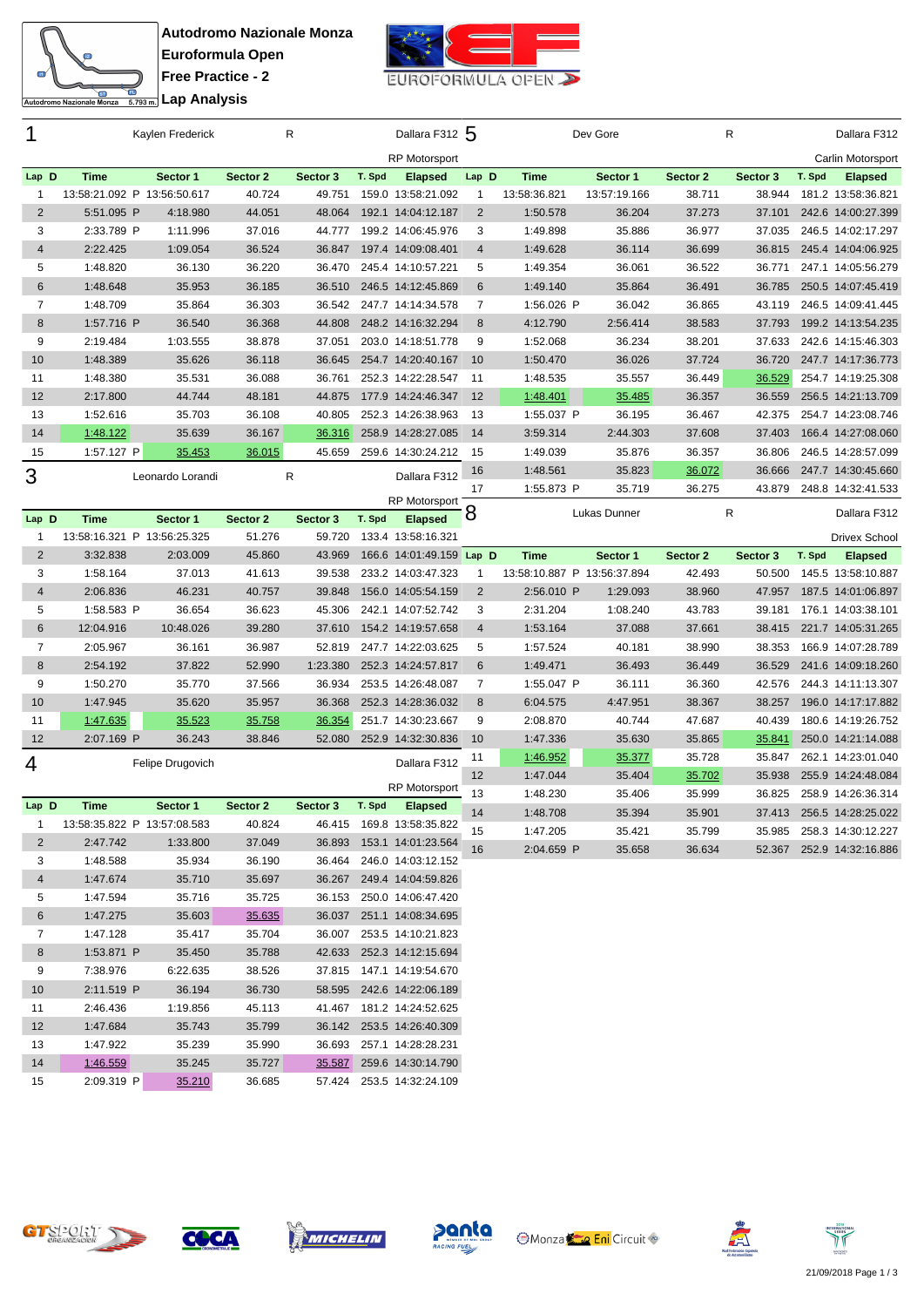



| 10             |              | <b>Bent Viscaal</b> |          | R        |        | Dallara F312 12              |       |                | Christian Hahn |          |          |        | Dallara F312         |
|----------------|--------------|---------------------|----------|----------|--------|------------------------------|-------|----------------|----------------|----------|----------|--------|----------------------|
|                |              |                     |          |          |        | <b>Teo Martin Motorsport</b> |       |                |                |          |          |        | <b>Drivex School</b> |
| Lap D          | <b>Time</b>  | Sector 1            | Sector 2 | Sector 3 | T. Spd | <b>Elapsed</b>               | Lap D | <b>Time</b>    | Sector 1       | Sector 2 | Sector 3 | T. Spd | <b>Elapsed</b>       |
|                | 13:58:17.543 | 13:56:59.045        | 39.939   | 38.559   |        | 190.4 13:58:17.543           |       | 14:01:11.208 P | 13:59:45.042   | 39.588   | 46.578   | 194.2  | 14:01:11.208         |
| 2              | 2:08.941     | 40.282              | 44.770   | 43.889   |        | 244.8 14:00:26.484           | 2     | 2:41.754 P     | 1:18.183       | 37.893   | 45.678   |        | 164.6 14:03:52.962   |
| 3              | 1:55.328     | 42.130              | 36.812   | 36.386   |        | 179.1 14:02:21.812           | 3     | 2:40.241 P     | 1:14.731       | 37.848   | 47.662   |        | 182.1 14:06:33.203   |
| $\overline{4}$ | 1:53.369     | 35.576              | 40.963   | 36.830   |        | 252.9 14:04:15.181           | 4     | 4:38.618       | 3:23.902       | 37.399   | 37.317   |        | 156.9 14:11:11.821   |
| 5              | 1:47.803     | 35.459              | 36.014   | 36.330   |        | 254.1 14:06:02.984           | 5     | 1:52.771       | 36.695         | 37.194   | 38.882   |        | 236.3 14:13:04.592   |
| 6              | 1:48.067     | 35.703              | 36.004   | 36.360   |        | 249.4 14:07:51.051           | 6     | 1:49.006       | 36.220         | 36.315   | 36.471   |        | 242.1 14:14:53.598   |
| 7              | 1:55.335 P   | 35.749              | 36.407   | 43.179   |        | 248.8 14:09:46.386           | 7     | 1:48.738       | 36.306         | 36.067   | 36.365   |        | 242.6 14:16:42.336   |
| 8              | 5:56.051     | 4:30.353            | 45.034   | 40.664   |        | 163.3 14:15:42.437           | 8     | 1:48.074       | 35.990         | 35.830   | 36.254   |        | 243.2 14:18:30.410   |
| 9              | 1:51.147     | 38.418              | 36.216   | 36.513   |        | 213.0 14:17:33.584           | 9     | 1:48.093       | 35.996         | 35.889   | 36.208   |        | 243.2 14:20:18.503   |
| 10             | 1:47.415     | 35.507              | 35.837   | 36.071   |        | 250.5 14:19:20.999           | 10    | 2:47.000       | 45.581         | 47.778   | 1:13.641 |        | 158.1 14:23:05.503   |
| 11             | 1:47.172     | 35.298              | 35.789   | 36.085   |        | 252.9 14:21:08.171           | 11    | 1:47.928       | 36.019         | 35.726   | 36.183   |        | 246.0 14:24:53.431   |
| 12             | 1:49.823     | 36.560              | 36.528   | 36.735   |        | 254.7 14:22:57.994           | 12    | 1:49.271       | 36.038         | 36.070   | 37.163   |        | 255.3 14:26:42.702   |
| 13             | 1:51.911     | 35.451              | 38.849   | 37.611   |        | 252.3 14:24:49.905           | 13    | 1:47.954       | 35.791         | 35.959   | 36.204   |        | 250.0 14:28:30.656   |
| 14             | 1:47.219     | 35.369              | 35.922   | 35.928   |        | 254.1 14:26:37.124           | 14    | 1:47.720       | 35.742         | 35.904   | 36.074   |        | 249.4 14:30:18.376   |
| 15             | 1:47.358     | 35.220              | 35.862   | 36.276   |        | 259.6 14:28:24.482           | 15    | 2:32.315 P     | 45.022         | 47.715   | 59.578   |        | 189.4 14:32:50.691   |
| 16             | 1:47.369     | 35.290              | 35.933   | 36.146   |        | 260.2 14:30:11.851           | 18    |                | Marcos Siebert |          |          |        | Dallara F312         |
| 17             | 1:57.329 P   | 35.298              | 37.133   | 44.898   |        | 255.3 14:32:09.180           |       |                |                |          |          |        | Campos Racing        |
| 11             |              | Alex Karkosik       |          |          |        | Dallara F312                 | Lap D | <b>Time</b>    | Sector 1       | Sector 2 | Sector 3 | T. Spd | <b>Elapsed</b>       |

|                |                   |              |          |          |        | Campos Racing      |                | 13:58:52.389 P 13:57:23.577 |          | 38.885 | 49.927 | 178.2 13:58:52.389 |
|----------------|-------------------|--------------|----------|----------|--------|--------------------|----------------|-----------------------------|----------|--------|--------|--------------------|
| Lap D          | <b>Time</b>       | Sector 1     | Sector 2 | Sector 3 | T. Spd | <b>Elapsed</b>     | $\overline{2}$ | 2:23.826                    | 1:10.489 | 36.717 | 36.620 | 196.7 14:01:16.215 |
|                | 13:58:48.071<br>P | 13:57:18.065 | 38.682   | 51.324   |        | 174.7 13:58:48.071 | 3              | 1:48.337                    | 35.709   | 36.259 | 36.369 | 252.3 14:03:04.552 |
| $\overline{2}$ | 2:27.195          | 1:12.931     | 37.433   | 36.831   |        | 196.0 14:01:15.266 | 4              | 1:48.069                    | 35.486   | 36.007 | 36.576 | 257.1 14:04:52.621 |
| 3              | 1:48.862          | 36.052       | 36.232   | 36.578   |        | 243.2 14:03:04.128 | 5              | 1:48.260                    | 36.019   | 35.956 | 36.285 | 248.8 14:06:40.881 |
| 4              | 1:49.325          | 36.198       | 36.238   | 36.889   |        | 246.0 14:04:53.453 | 6              | 1:49.331                    | 35.751   | 36.832 | 36.748 | 247.1 14:08:30.212 |
| 5              | 1:47.977          | 35.596       | 36.173   | 36.208   |        | 253.5 14:06:41.430 |                | 1:47.966                    | 35.581   | 35.923 | 36.462 | 251.7 14:10:18.178 |
| 6              | 1:48.467          | 35.381       | 36.383   | 36.703   |        | 255.9 14:08:29.897 | 8              | 1:48.532                    | 36.013   | 36.219 | 36.300 | 244.8 14:12:06.710 |
| 7              | 1:48.588          | 36.191       | 36.034   | 36.363   |        | 239.4 14:10:18.485 | 9              | 1:48.748                    | 35.642   | 36.647 | 36.459 | 251.1 14:13:55.458 |
| 8              | 1:47.964          | 35.406       | 36.047   | 36.511   |        | 251.7 14:12:06.449 | 10             | 1:48.100                    | 35.547   | 36.358 | 36.195 | 258.9 14:15:43.558 |
| 9              | 1:48.585          | 36.014       | 36.329   | 36.242   |        | 233.2 14:13:55.034 | 11             | 1:47.683                    | 35.528   | 35.906 | 36.249 | 252.9 14:17:31.241 |
| 10             | 1:47.508          | 35.439       | 35.856   | 36.213   |        | 255.3 14:15:42.542 | 12             | 1:47.782                    | 35.448   | 36.073 | 36.261 | 256.5 14:19:19.023 |
| 11             | 1:47.971          | 35.586       | 35.939   | 36.446   |        | 246.5 14:17:30.513 | 13             | 1:47.791                    | 35.433   | 35.972 | 36.386 | 252.3 14:21:06.814 |
| 12             | 1:48.277          | 35.772       | 36.072   | 36.433   |        | 246.5 14:19:18.790 | 14             | 1:48.952                    | 36.202   | 36.368 | 36.382 | 248.2 14:22:55.766 |
| 13             | 1:48.482          | 35.932       | 36.174   | 36.376   |        | 240.5 14:21:07.272 | 15             | 1:48.470                    | 35.838   | 36.356 | 36.276 | 248.8 14:24:44.236 |
| 14             | 1:48.805          | 35.724       | 36.702   | 36.379   | 257.1  | 14:22:56.077       | 16             | 1:48.113                    | 35.768   | 36.000 | 36.345 | 246.5 14:26:32.349 |
| 15             | 1:49.033          | 35.528       | 36.985   | 36.520   |        | 254.7 14:24:45.110 | 17             | 1:48.196                    | 35.767   | 36.152 | 36.277 | 245.4 14:28:20.545 |
| 16             | 1:47.811          | 35.601       | 36.033   | 36.177   |        | 253.5 14:26:32.921 | 18             | 1:48.008                    | 35.778   | 35.853 | 36.377 | 246.0 14:30:08.553 |
| 17             | 1:48.064          | 35.462       | 36.348   | 36.254   | 254.1  | 14:28:20.985       | 19             | 1:57.073 P                  | 35.704   | 35.918 | 45.451 | 245.4 14:32:05.626 |
| 18             | 1:58.110 P        | 36.156       | 35.927   | 46.027   | 215.1  | 14:30:19.095       |                |                             |          |        |        |                    |









**Monza Eni** Circuit



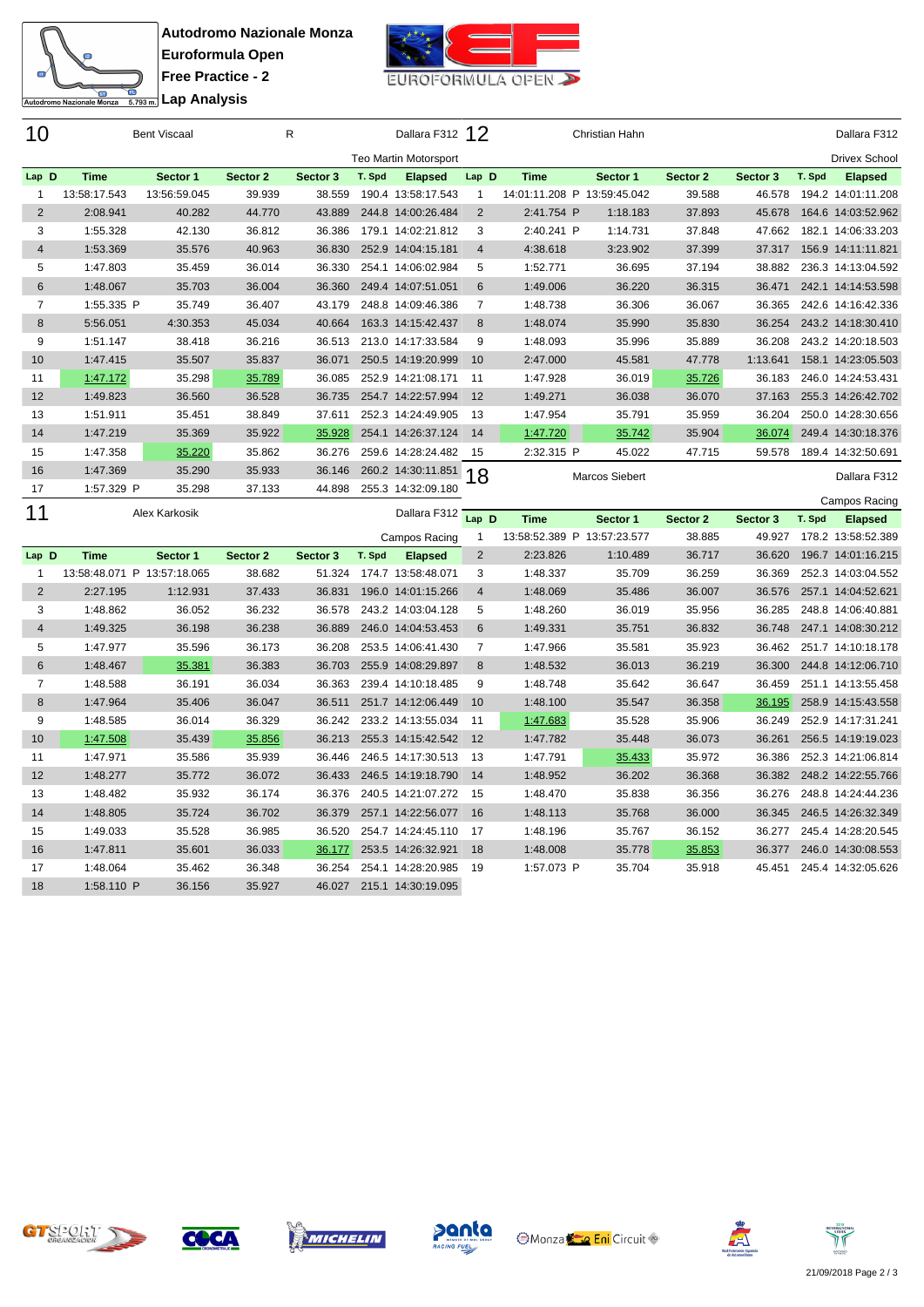



| 21             |              | Calan Williams              |               |          |        | Dallara F312 34       |                |                             | Matheus Iorio            |          |                    |        | Dallara F312                         |
|----------------|--------------|-----------------------------|---------------|----------|--------|-----------------------|----------------|-----------------------------|--------------------------|----------|--------------------|--------|--------------------------------------|
|                |              |                             |               |          |        | Fortec Motorsport     |                |                             |                          |          |                    |        | Carlin Motorsport                    |
| Lap D          | <b>Time</b>  | Sector 1                    | Sector 2      | Sector 3 | T. Spd | <b>Elapsed</b>        | Lap D          | <b>Time</b>                 | Sector 1                 | Sector 2 | Sector 3           | T. Spd | <b>Elapsed</b>                       |
| 1              |              | 13:57:29.249 P 13:55:58.455 | 39.051        | 51.743   |        | 169.8 13:57:29.249    | -1             | 14:00:10.548                | 13:58:18.837             | 1:04.973 | 46.738             |        | 14:00:10.548                         |
| $\overline{2}$ | 2:23.592     | 1:06.665                    | 39.558        | 37.369   |        | 196.3 13:59:52.841    | 2              | 2:17.254                    | 39.259                   | 57.426   | 40.569             |        | 229.2 14:02:27.802                   |
| 3              | 1:49.641     | 36.230                      | 36.510        | 36.901   |        | 242.6 14:01:42.482    | 3              | 2:16.961 P                  | 38.997                   | 40.934   | 57.030             |        | 169.2 14:04:44.763                   |
| $\overline{4}$ | 1:49.379     | 35.992                      | 36.608        | 36.779   |        | 246.0 14:03:31.861    | $\overline{4}$ | 8:22.780                    | 7:02.086                 | 41.785   | 38.909             |        | 123.1 14:13:07.543                   |
| 5              | 1:48.754     | 35.821                      | 36.272        | 36.661   |        | 247.7 14:05:20.615    | 5              | 1:53.420                    | 37.054                   | 38.543   | 37.823             |        | 242.6 14:15:00.963                   |
| 6              | 1:48.826     | 35.927                      | 36.257        | 36.642   |        | 246.5 14:07:09.441    | 6              | 1:57.309                    | 39.296                   | 40.206   | 37.807             |        | 178.5 14:16:58.272                   |
| 7              | 1:48.972     | 35.947                      | 36.180        | 36.845   |        | 246.5 14:08:58.413    | 7              | 1:52.548                    | 37.529                   | 37.969   | 37.050             |        | 203.7 14:18:50.820                   |
| 8              | 1:48.836     | 35.968                      | 36.256        | 36.612   |        | 246.5 14:10:47.249    | 8              | 1:48.926                    | 36.032                   | 36.211   | 36.683             |        | 246.5 14:20:39.746                   |
| 9              | 1:48.911     | 35.912                      | 36.296        | 36.703   |        | 246.5 14:12:36.160    | 9              | 1:49.824                    | 37.037                   | 36.146   | 36.641             |        | 236.8 14:22:29.570                   |
| 10             | 1:48.720     | 35.834                      | 36.231        | 36.655   |        | 246.5 14:14:24.880    | 10             | 1:48.067                    | 35.687                   | 35.964   | 36.416             |        | 251.7 14:24:17.637                   |
| 11             | 1:48.540     | 35.766                      | 36.080        | 36.694   |        | 247.1 14:16:13.420    | 11             | 1:54.741 P                  | 35.782                   | 35.988   | 42.971             |        | 247.1 14:26:12.378                   |
| 12             | 1:48.592     | 35.707                      | 36.277        | 36.608   |        | 247.7 14:18:02.012    | 12             | 2:09.787                    | 57.416                   | 35.952   | 36.419             |        | 186.8 14:28:22.165                   |
| 13             | 1:48.535     | 35.752                      | 36.179        | 36.604   |        | 247.7 14:19:50.547    | 13             | 1:47.851                    | 35.527                   | 36.042   | 36.282             |        | 252.3 14:30:10.016                   |
| 14             | 1:48.448     | 35.777                      | 36.106        | 36.565   |        | 250.0 14:21:38.995    | 14             | 2:04.872 P                  | 35.704                   | 35.950   | 53.218             |        | 252.3 14:32:14.888                   |
| 15             | 1:48.589     | 35.952                      | 36.187        | 36.450   |        | 249.4 14:23:27.584    | 51             |                             | Aldo Festante            |          | R                  |        | Dallara F312                         |
| 16             | 1:48.290     | 35.693                      | 36.065        | 36.532   |        | 248.2 14:25:15.874    |                |                             |                          |          |                    |        |                                      |
| 17             | 1:48.625     | 35.772                      | 36.175        | 36.678   |        | 249.4 14:27:04.499    |                |                             |                          |          |                    |        | Teo Martin Motorsport                |
| 18             | 1:48.680     | 35.828                      | 36.334        | 36.518   |        | 248.2 14:28:53.179    | Lap D          | <b>Time</b>                 | Sector 1                 | Sector 2 | Sector 3           | T. Spd | <b>Elapsed</b>                       |
| 19             | 1:48.601     | 35.891                      | 36.145        | 36.565   |        | 247.7 14:30:41.780    |                | 13:58:11.960                | 13:56:52.834             | 39.559   | 39.567             |        | 193.5 13:58:11.960                   |
| 20             | 1:57.861 P   | 36.314                      | 37.361        | 44.186   |        | 248.2 14:32:39.641    | 2              | 2:17.172                    | 42.464                   | 47.220   | 47.488             |        | 238.9 14:00:29.132                   |
|                |              | <b>Cameron Das</b>          |               |          |        | Dallara F312          | 3              | 1:49.995                    | 36.218                   | 36.765   | 37.012             |        | 246.0 14:02:19.127                   |
| 28             |              |                             |               |          |        |                       | $\overline{4}$ | 1:57.896                    | 36.650                   | 40.709   | 40.537             |        | 248.8 14:04:17.023                   |
|                |              |                             |               |          |        | Carlin Motorsport     | 5              | 1:52.238                    | 35.976                   | 37.144   | 39.118             |        | 251.7 14:06:09.261                   |
| Lap D          | <b>Time</b>  | Sector 1                    | Sector 2      | Sector 3 | T. Spd | <b>Elapsed</b>        | 6              | 1:48.893                    | 35.939                   | 36.232   | 36.722             |        | 252.9 14:07:58.154                   |
| 1              | 13:58:31.026 | 13:57:11.206                | 40.145        | 39.675   |        | 197.0 13:58:31.026    | $\overline{7}$ | 1:56.137 P                  | 35.967                   | 36.521   | 43.649             |        | 251.1 14:09:54.291                   |
| $\overline{2}$ | 1:59.871     | 36.412                      | 36.960        | 46.499   |        | 243.2 14:00:30.897    | 8              | 3:57.081 P                  | 2:35.861                 | 36.752   | 44.468             |        | 196.3 14:13:51.372                   |
| 3              | 1:48.668     | 35.842                      | 36.263        | 36.563   |        | 251.7 14:02:19.565    | 9              | 5:15.668                    | 3:59.629                 | 37.945   | 38.094             |        | 196.7 14:19:07.040                   |
| $\overline{4}$ | 1:58.150 P   | 35.750                      | 40.386        | 42.014   |        | 260.8 14:04:17.715    | 10             | 2:02.882                    | 36.273                   | 42.764   | 43.845             |        | 244.8 14:21:09.922                   |
| 5              | 2:22.086     | 1:02.828                    | 41.713        | 37.545   |        | 202.2 14:06:39.801    | -11            | 1:49.078                    | 36.052                   | 36.566   | 36.460             |        | 248.8 14:22:59.000                   |
| 6              | 1:52.095     | 38.858                      | 36.575        | 36.662   |        | 227.8 14:08:31.896    | 12             | 1:48.502                    | 35.634                   | 36.261   | 36.607             |        | 257.7 14:24:47.502                   |
| $\overline{7}$ | 1:51.034     | 35.821                      | 36.126        | 39.087   |        | 252.3 14:10:22.930    | -13            | 1:50.761                    | 36.743                   | 36.390   | 37.628             |        | 224.5 14:26:38.263                   |
| 8              | 1:48.121     | 35.653                      | 36.017        | 36.451   |        | 255.3 14:12:11.051    | 14             | 1:48.125                    | 35.662                   | 36.100   | 36.363             |        | 257.1 14:28:26.388                   |
| 9              | 1:48.315     | 35.773                      | 36.112        | 36.430   |        | 249.4 14:13:59.366    | 15             | 1:47.576                    | 35.511                   | 35.931   | 36.134             |        | 255.9 14:30:13.964                   |
| 10             | 1:48.189     | 35.720                      | 36.132        | 36.337   |        | 251.1 14:15:47.555    | 16             | 2:04.699 P                  | 35.571                   | 36.894   | 52.234             |        | 255.9 14:32:18.663                   |
| 11             | 1:47.933     | 35.434                      | 36.128        | 36.371   |        | 257.1 14:17:35.488 77 | $\prime\prime$ |                             | Guilherme Samaia         |          |                    |        | Dallara F312                         |
| 12             | 1:48.420     | 35.530                      | 36.070        | 36.820   |        | 255.3 14:19:23.908    |                |                             |                          |          |                    |        | <b>RP Motorsport</b>                 |
| 13             | 1:47.811     | 35.491                      | 35.990        | 36.330   |        | 254.7 14:21:11.719    |                |                             |                          | Sector 2 |                    | T. Spd |                                      |
| 14             | 1:48.170     | 35.443                      | 35.996        | 36.731   |        | 254.7 14:22:59.889    | Lap D<br>1     | <b>Time</b><br>13:58:18.997 | Sector 1<br>13:57:01.768 | 38.780   | Sector 3<br>38.449 |        | <b>Elapsed</b><br>174.1 13:58:18.997 |
| 15             | 1:48.001     | 35.410                      | 36.147        | 36.444   |        | 259.6 14:24:47.890    | 2              | 1:49.566                    | 36.001                   | 36.658   | 36.907             |        | 248.2 14:00:08.563                   |
| 16             | 1:47.834     | 35.319                      | 36.021        | 36.494   |        | 260.2 14:26:35.724    | 3              | 2:14.381                    | 42.364                   | 43.648   | 48.369             |        | 243.7 14:02:22.944                   |
| 17             | 1:48.210     | 35.595                      | 36.015        | 36.600   |        | 252.3 14:28:23.934    |                |                             |                          | 38.161   |                    |        |                                      |
| 18             | 1:47.564     | 35.465                      | <u>35.835</u> | 36.264   |        | 254.1 14:30:11.498    | 4              | 1:50.581                    | 35.581                   |          |                    |        | 36.839 254.1 14:04:13.525            |
| 19             |              | 35.661                      | 36.638        |          | 254.1  |                       | 5              | 1:54.553                    | 35.746                   | 42.014   | 36.793             |        | 249.4 14:06:08.078                   |
|                |              |                             |               |          |        |                       | 6              | 1:48.475                    | 35.753                   | 36.056   | 36.666             |        | 248.2 14:07:56.553                   |
|                |              |                             |               |          |        |                       | $\overline{7}$ | 1:52.146                    | 38.284                   | 36.769   | 37.093             |        | 248.8 14:09:48.699                   |
|                |              |                             |               |          |        |                       | 8              | 1:48.489                    | 35.774                   | 36.120   | 36.595             |        | 246.5 14:11:37.188                   |
|                |              |                             |               |          |        |                       | 9              | 2:01.398 P                  | 38.357                   | 37.415   | 45.626             |        | 247.7 14:13:38.586                   |
|                |              |                             |               |          |        |                       | 10             | 6:17.369                    | 5:01.382                 | 38.528   | 37.459             |        | 151.2 14:19:55.955                   |
|                |              |                             |               |          |        |                       | 11             | 2:06.741                    | 36.080                   | 36.827   | 53.834             |        | 238.4 14:22:02.696                   |
|                |              |                             |               |          |        |                       | 12             | 2:53.888                    | 39.970                   | 58.384   | 1:15.534           |        | 242.6 14:24:56.584                   |
|                |              |                             |               |          |        |                       | 13             | 1:49.498                    | 36.293                   | 36.236   | 36.969             |        | 250.5 14:26:46.082                   |
|                |              |                             |               |          |        |                       | 14             | 1:47.729                    | 35.648                   | 35.935   |                    |        | 36.146 251.1 14:28:33.811            |









**Monza Eni** Circuit



 1:47.625 35.586 35.977 36.062 251.7 14:30:21.436 2:06.028 P 36.251 39.018 50.759 252.3 14:32:27.464

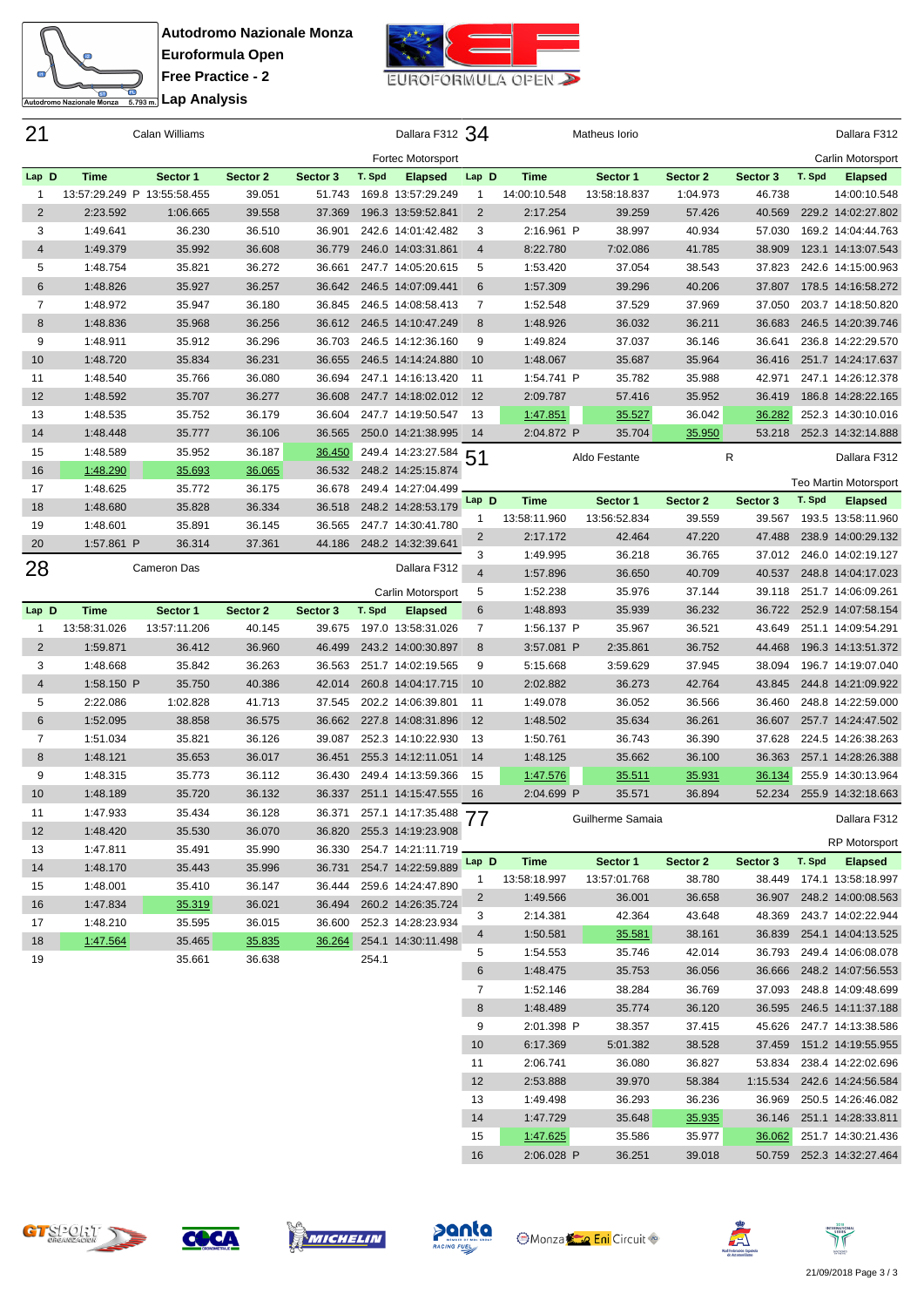



|                   |           | Sector - 1            |        |           | Sector - 2            |        |                  | Sector - 3            |             |                |                  | <b>Ideal Lap vs Best Lap</b> |                         |                 |
|-------------------|-----------|-----------------------|--------|-----------|-----------------------|--------|------------------|-----------------------|-------------|----------------|------------------|------------------------------|-------------------------|-----------------|
| <b>Clas</b>       | <b>No</b> | <b>Driver</b>         | Time   | <b>N°</b> | <b>Driver</b>         | Time   | <b>N°</b>        | <b>Driver</b>         | <b>Time</b> | <b>Clas</b>    | <b>No</b>        | <b>Driver</b>                | Ideal Lap Best Lap Clas |                 |
|                   | 4         | Felipe Drugovich      | 35.210 | 4         | Felipe Drugovich      | 35.635 | 4                | Felipe Drugovich      | 35.587      |                | 4                | Felipe Drugovich             | 1:46.432 1:46.559       |                 |
| 2                 | 10        | <b>Bent Viscaal</b>   | 35.220 | 8         | Lukas Dunner          | 35.702 | 8                | Lukas Dunner          | 35.841      | $\overline{2}$ | 8                | Lukas Dunner                 | 1:46.920 1:46.952       | $\overline{2}$  |
| 3                 | 28        | Cameron Das           | 35.319 | 12        | Christian Hahn        | 35.726 | 10               | <b>Bent Viscaal</b>   | 35.928      | 3              | 10               | <b>Bent Viscaal</b>          | 1:46.937 1:47.172       | -3              |
| 4                 | 8         | Lukas Dunner          | 35.377 | 3         | Leonardo Lorandi      | 35.758 | 77               | Guilherme Samaia      | 36.062      | 4              | 11               | Alex Karkosik                | 1:47.414 1:47.508       | -4              |
| 5                 | 11        | Alex Karkosik         | 35.381 | 10        | <b>Bent Viscaal</b>   | 35.789 | 12 <sup>12</sup> | Christian Hahn        | 36.074      | 5.             | 28               | Cameron Das                  | 1:47.418 1:47.564       | -5              |
| 6                 | 18        | <b>Marcos Siebert</b> | 35.433 | 28        | Cameron Das           | 35.835 | 51               | Aldo Festante         | 36.134      | 6              | 18               | <b>Marcos Siebert</b>        | 1:47.481 1:47.683       | 9               |
|                   |           | Kaylen Frederick      | 35.453 | 18        | <b>Marcos Siebert</b> | 35.853 | 11               | Alex Karkosik         | 36.177      |                | 12 <sup>12</sup> | Christian Hahn               | 1:47.542 1:47.720       | 10              |
| 8                 | 5         | Dev Gore              | 35.485 | 11        | Alex Karkosik         | 35.856 | 18               | <b>Marcos Siebert</b> | 36.195      | 8              | 51               | Aldo Festante                | 1:47.576 1:47.576       | - 6             |
| 9                 | 51        | Aldo Festante         | 35.511 | -51       | Aldo Festante         | 35.931 | 28               | Cameron Das           | 36.264      | 9              | 77               | Guilherme Samaia             | 1:47.578 1:47.625       |                 |
| 10 <sup>1</sup>   | 3         | Leonardo Lorandi      | 35.523 | 77        | Guilherme Samaia      | 35.935 | 34               | Matheus Iorio         | 36.282      | 10             | 3                | Leonardo Lorandi             | 1:47.635 1:47.635       | -8              |
| 11                | 34        | Matheus Iorio         | 35.527 | 34        | Matheus Iorio         | 35.950 |                  | Kaylen Frederick      | 36.316      | 11             | 34               | Matheus Iorio                | 1:47.759 1:47.851       | -11             |
| $12 \overline{ }$ | 77        | Guilherme Samaia      | 35.581 |           | Kaylen Frederick      | 36.015 | 3                | Leonardo Lorandi      | 36.354      | 12             |                  | Kaylen Frederick             | 1:47.784 1:48.122       | $\overline{12}$ |
| 13                | 21        | Calan Williams        | 35.693 | -21       | Calan Williams        | 36.065 | 21               | Calan Williams        | 36.450      | 13             | 5.               | Dev Gore                     | 1:48.086 1:48.401       | -14             |
| 14                | $12 \,$   | Christian Hahn        | 35.742 |           | Dev Gore              | 36.072 | 5                | Dev Gore              | 36.529      | 14             | 21               | <b>Calan Williams</b>        | 1:48.208 1:48.290 13    |                 |













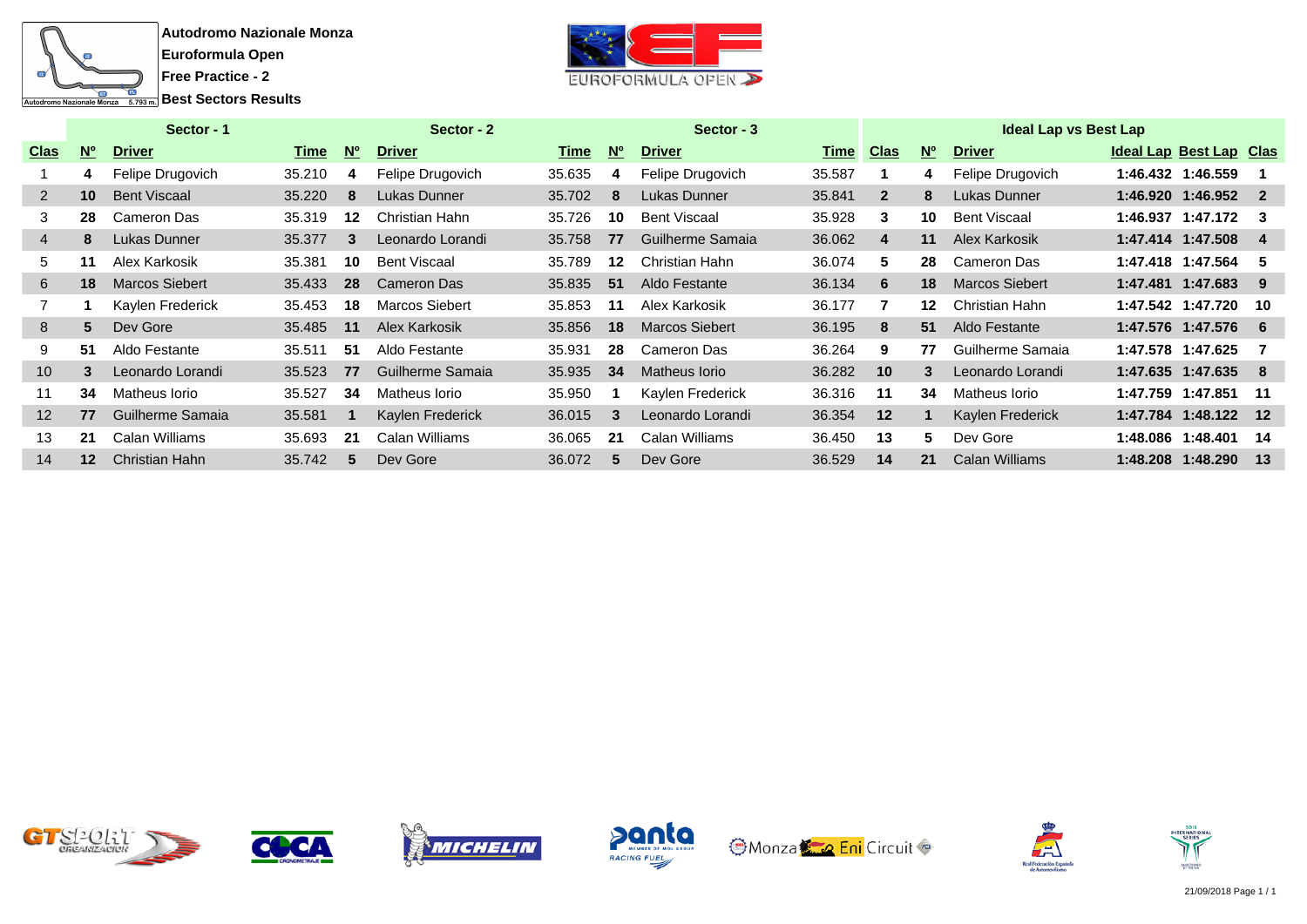



|                 |                 |                          |            |                           |            |            |            |                |                              | <b>Best 1</b> |                  | <b>Best 2</b> |                 | <b>Best 3</b> |                 | Best 4      |                 | Best 5       |      |
|-----------------|-----------------|--------------------------|------------|---------------------------|------------|------------|------------|----------------|------------------------------|---------------|------------------|---------------|-----------------|---------------|-----------------|-------------|-----------------|--------------|------|
| <b>CIS</b>      | $N^{\circ}$     | <b>Entrant</b>           | <b>Nat</b> | <b>Driver</b>             | <b>Nat</b> | <b>Cat</b> | <b>CIS</b> | <b>Chassis</b> | <u>Team</u>                  | <u>Time</u>   | Lap              | Time          | Lap             | <u>Time</u>   | Lap             | <u>Time</u> | Lap             | <u>Time</u>  | Lap  |
|                 | 4               | <b>RP Motorsport</b>     | ITA        | Felipe Drugovich          | <b>BRA</b> |            |            | Dallara F312   | <b>RP Motorsport</b>         | 1:46.559      | 14               | 1:47.128      |                 | 1:47.275      | -6              | 1:47.594    | 5               | 1:47.674     | -4   |
| $\mathbf{2}$    | 8               | Drivex School            | ESP        | Lukas Dunner              | <b>AUT</b> | R          |            | Dallara F312   | <b>Drivex School</b>         | 1:46.952      | 11               | 1:47.044      | 12 <sup>2</sup> | 1:47.205      | 15              | 1:47.336    | 10 <sup>1</sup> | 1:48.230 13  |      |
| 3               | 10              | RACE                     | ESP.       | Bent Viscaal              | <b>NLD</b> | R          | 2          | Dallara F312   | Teo Martin Motorsport        | 1:47.172      | -11              | 1:47.219      | 14              | 1:47.358      | 15              | 1:47.369    | 16.             | 1:47.415     | - 10 |
| 4               | 11              | Campos Racing            | ESP.       | Alex Karkosik             | <b>POL</b> |            |            | Dallara F312   | Campos Racing                | 1:47.508      | 10               | 1:47.811      | 16              | 1:47.964      | 8               | 1:47.971    | 11              | 1:47.977     | -5   |
| 5.              | 28              | Carlin Motorsport        |            | <b>GBR</b> Cameron Das    | <b>USA</b> |            |            | Dallara F312   | Carlin Motorsport            | 1:47.564      | 18               | 1:47.811      | 13              | 1:47.834      | 16              | 1:47.933    |                 | 1:48.001     | - 15 |
| 6               | 51              | RACE                     | ESP.       | Aldo Festante             | <b>ITA</b> | R.         | 3          | Dallara F312   | <b>Teo Martin Motorsport</b> | 1:47.576      | 15               | 1:48.125      | 14              | 1:48.502      | 12 <sup>2</sup> | 1:48.893    | 6               | 1:49.078 11  |      |
|                 | 77              | <b>RP Motorsport</b>     | ITA.       | Guilherme Samaia          | <b>BRA</b> |            |            | Dallara F312   | <b>RP Motorsport</b>         | 1:47.625      | 15               | 1:47.729      | 14              | 1:48.475      | 6               | 1:48.489    | 8               | 1:49.498 13  |      |
| 8               | 3               | <b>RP Motorsport</b>     | <b>ITA</b> | Leonardo Lorandi          | <b>ITA</b> | R.         | 4          | Dallara F312   | <b>RP Motorsport</b>         | 1:47.635      | 11               | 1:47.945      | 10              | 1:50.270      | 9               | 1:58.164    | 3               | $1:58.583$ 5 |      |
| 9               | 18              | Campos Racing            | ESP.       | <b>Marcos Siebert</b>     | ARG        |            |            | Dallara F312   | Campos Racing                | 1:47.683      | 11               | 1:47.782      | 12              | 1:47.791      | 13              | 1:47.966    |                 | 1:48.008     | - 18 |
| 10 <sup>1</sup> | 12 <sup>2</sup> | Drivex School            | ESP.       | Christian Hahn            | <b>BRA</b> |            |            | Dallara F312   | <b>Drivex School</b>         | 1:47.720      | 14               | 1:47.928      | 11              | 1:47.954      | 13              | 1:48.074    | 8               | $1:48.093$ 9 |      |
| 11              | 34              | Carlin Motorsport        |            | <b>GBR</b> Matheus lorio  | <b>BRA</b> |            |            | Dallara F312   | Carlin Motorsport            | 1:47.851      | 13               | :48.067       | 10              | :48.926       | 8               | 1:49.824    | 9               | 1:52.548     |      |
| 12 <sup>2</sup> |                 | <b>RP Motorsport</b>     | ITA.       | Kaylen Frederick          | <b>USA</b> | R          | 5          | Dallara F312   | <b>RP Motorsport</b>         | 1:48.122      | 14               | 1:48.380      | 11              | 1:48.389      | 10 <sup>1</sup> | 1:48.648    | 6               | 1:48.709     |      |
| 13              | 21              | <b>Fortec Motorsport</b> |            | <b>GBR</b> Calan Williams | <b>AUS</b> |            |            | Dallara F312   | Fortec Motorsport            | 1:48.290      | 16.              | 1:48.448      | 14              | :48.535       | 13              | :48.540     |                 | 1:48.589     | -15  |
| 14              | 5               | <b>Carlin Motorsport</b> |            | <b>GBR</b> Dev Gore       | <b>USA</b> | R.         | 6          | Dallara F312   | Carlin Motorsport            | 1:48.401      | 12 <sup>12</sup> | 1:48.535      | 11              | 1:48.561      | 16              | 1:49.039    | 15              | 1:49.140     | -6   |













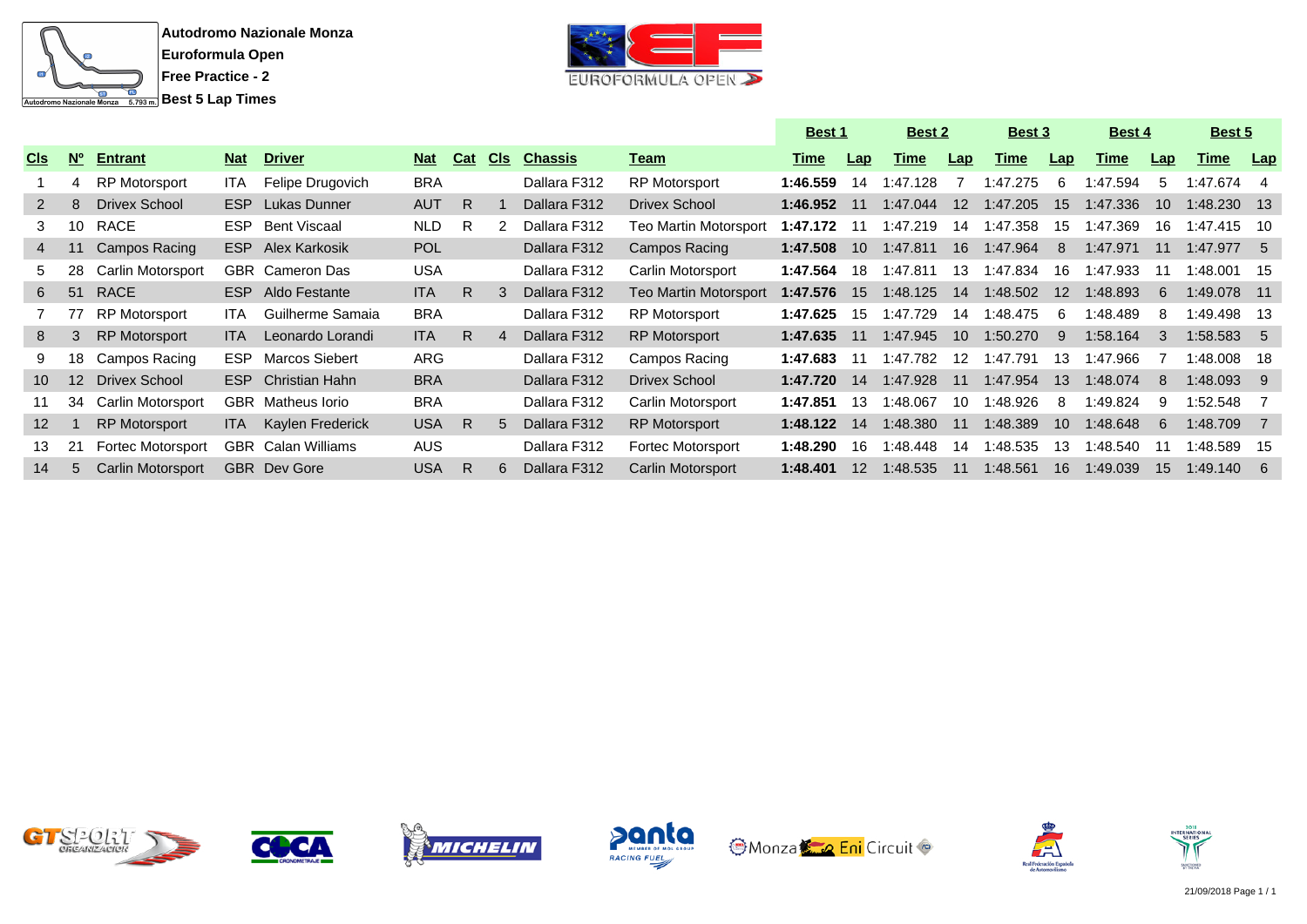



|                 |                 |                          |            |                             |            |     |            |                |                          | <u> Top 1</u> |     | <u>Top 2</u> |                | <u> Top 3</u> |                | <u> Top 4</u> |     | <u>Top 5</u> |                |            |
|-----------------|-----------------|--------------------------|------------|-----------------------------|------------|-----|------------|----------------|--------------------------|---------------|-----|--------------|----------------|---------------|----------------|---------------|-----|--------------|----------------|------------|
| <b>CIS</b>      | $N^{\circ}$     | <b>Entrant</b>           | <b>Nat</b> | <b>Driver</b>               | <b>Nat</b> | Cat | <b>CIS</b> | <b>Chassis</b> | <u>Team</u>              | Km/h          | Lap | Km/h         | Lap            | Km/h          | $\mathbf{Lap}$ | Km/h          | Lap | Km/h         | $\mathsf{Lap}$ | <u>Avq</u> |
|                 | 8               | <b>Drivex School</b>     |            | <b>ESP</b> Lukas Dunner     | AUT        | R   |            | Dallara F312   | <b>Drivex School</b>     | 262.1         | 11  | 258.9        | 13             | 258.3         | 15             | 256.5         | 14  | 255.9        | 12             | 258.3      |
| $2^{\circ}$     | 28              | Carlin Motorsport        |            | <b>GBR</b> Cameron Das      | <b>USA</b> |     |            | Dallara F312   | Carlin Motorsport        | 260.8         | 4   | 260.2        | 16             | 259.6         | 15             | 257.1         | 11  | 255.3        | 8              | 258.6      |
| 3               | 10              | RACE                     | <b>ESP</b> | <b>Bent Viscaal</b>         | NLD        | R   |            | Dallara F312   | Teo Martin Motorsport    | 260.2         | 16  | 259.6        | 15             | 255.3         | 17             | 254.7         | 12  | 254.1        | 5              | 256.8      |
| 4               |                 | <b>RP Motorsport</b>     |            | <b>ITA</b> Kaylen Frederick | <b>USA</b> | R.  |            | Dallara F312   | <b>RP</b> Motorsport     | 259.6         | 15  | 258.9        | 14             | 254.7         | 10             | 252.3         | 11  | 252.3        | 13             | 255.5      |
| 5.              |                 | <b>RP Motorsport</b>     |            | ITA Felipe Drugovich        | <b>BRA</b> |     |            | Dallara F312   | <b>RP Motorsport</b>     | 259.6         | 14  | 257.1        | 13             | 253.5         |                | 253.5         | 12  | 253.5        | 15             | 255.4      |
| 6               | 18              | Campos Racing            |            | <b>ESP</b> Marcos Siebert   | <b>ARG</b> |     |            | Dallara F312   | Campos Racing            | 258.9         | 10  | 257.1        | $\overline{4}$ | 256.5         | 12             | 252.9         | 11  | 252.3        | 3              | 255.5      |
|                 | 51              | RACE                     |            | ESP Aldo Festante           | <b>ITA</b> | R   |            | Dallara F312   | Teo Martin Motorsport    | 257.7         | 12  | 257.1        | 14             | 255.9         | 15             | 255.9         | 16  | 252.9        | -6             | 255.9      |
| 8               | 11              | Campos Racing            |            | <b>ESP</b> Alex Karkosik    | <b>POL</b> |     |            | Dallara F312   | Campos Racing            | 257.1         | 14  | 255.9        | 6              | 255.3         | 10             | 254.7         | 15  | 254.1        | 17             | 255.4      |
| 9               | 5.              | Carlin Motorsport        |            | <b>GBR</b> Dev Gore         | USA        | -R  |            | Dallara F312   | Carlin Motorsport        | 256.5         | 12  | 254.7        | 11             | 254.7         | 13             | 250.5         | 6   | 248.8        | 17             | 253.0      |
| 10 <sup>°</sup> | 12 <sup>2</sup> | Drivex School            |            | <b>ESP</b> Christian Hahn   | <b>BRA</b> |     |            | Dallara F312   | <b>Drivex School</b>     | 255.3         | 12  | 250.0        | 13             | 249.4         | 14             | 246.0         | 11  | 243.2        | 8              | 248.7      |
| 11              | 77              | RP Motorsport            |            | ITA Guilherme Samaia        | <b>BRA</b> |     |            | Dallara F312   | <b>RP Motorsport</b>     | 254.1         | 4   | 252.3        | 16             | 251.7         | 15             | 251           | 14  | 250.5        | 13             | 251.9      |
| 12 <sup>2</sup> | 3               | <b>RP Motorsport</b>     |            | <b>ITA</b> Leonardo Lorandi | <b>ITA</b> | -R  | 6.         | Dallara F312   | <b>RP Motorsport</b>     | 253.5         | 9   | 252.9        | 12             | 252.3         | 8              | 252.3         | 10  | 251.7        | 11             | 252.5      |
| 13              | 34              | Carlin Motorsport        |            | <b>GBR</b> Matheus lorio    | <b>BRA</b> |     |            | Dallara F312   | Carlin Motorsport        | 252.3         | 13  | 252.3        | 14             | 251.7         | 10             | 247.1         | 11  | 246.5        | 8              | 250.0      |
| 14              | 21              | <b>Fortec Motorsport</b> |            | <b>GBR</b> Calan Williams   | <b>AUS</b> |     |            | Dallara F312   | <b>Fortec Motorsport</b> | 250.0         | 14  | 249.4        | 15             | 249.4         | 17             | 248.2         | 16  | 248.2        | 18             | 249.0      |













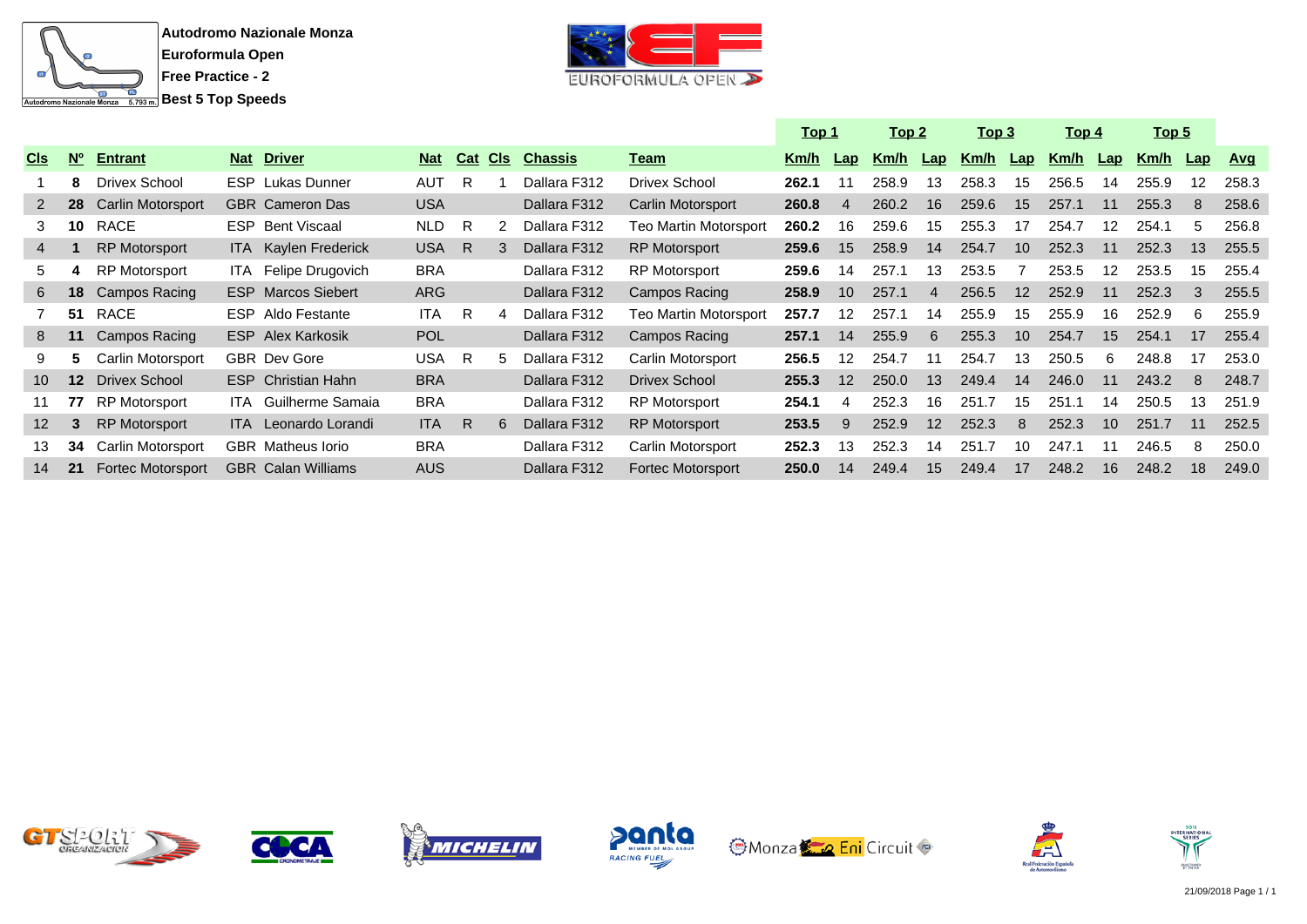



| Lap             | <b>Time of Day</b> | <b>Session Time</b> | $N^{\circ}$ | <b>Entrant</b>           |       | <b>Nat Driver</b>         | <u>Nat</u> | Cat | <b>Chassis</b> | <u>Team</u>          | Time     | Km/h  |
|-----------------|--------------------|---------------------|-------------|--------------------------|-------|---------------------------|------------|-----|----------------|----------------------|----------|-------|
| 2               | 13:59:52.841       | 4:52.841            | 21          | <b>Fortec Motorsport</b> |       | <b>GBR</b> Calan Williams | <b>AUS</b> |     | Dallara F312   | Fortec Motorsport    | 2:23.592 | 145.2 |
| 2               | 14:00:08.563       | 5:08.563            | 77          | <b>RP Motorsport</b>     | ITA.  | Guilherme Samaia          | <b>BRA</b> |     | Dallara F312   | <b>RP Motorsport</b> | 1:49.566 | 190.3 |
| 3               | 14:02:19.565       | 7:19.565            | 28          | <b>Carlin Motorsport</b> |       | <b>GBR</b> Cameron Das    | <b>USA</b> |     | Dallara F312   | Carlin Motorsport    | 1:48.668 | 191.9 |
| 3               | 14:03:04.552       | 8:04.552            | 18          | Campos Racing            |       | <b>ESP</b> Marcos Siebert | <b>ARG</b> |     | Dallara F312   | Campos Racing        | 1:48.337 | 192.4 |
| $\overline{4}$  | 14:04:52.621       | 9:52.621            | 18          | <b>Campos Racing</b>     |       | <b>ESP</b> Marcos Siebert | <b>ARG</b> |     | Dallara F312   | Campos Racing        | 1:48.069 | 192.9 |
| 4               | 14:04:59.826       | 9:59.826            | 4           | RP Motorsport            | ITA.  | Felipe Drugovich          | <b>BRA</b> |     | Dallara F312   | <b>RP Motorsport</b> | 1:47.674 | 193.6 |
| $5\overline{)}$ | 14:06:47.420       | 11:47.420           | 4           | <b>RP Motorsport</b>     | ITA.  | Felipe Drugovich          | <b>BRA</b> |     | Dallara F312   | <b>RP Motorsport</b> | 1:47.594 | 193.8 |
| 6               | 14:08:34.695       | 13:34.695           | 4           | <b>RP Motorsport</b>     | ITA.  | Felipe Drugovich          | <b>BRA</b> |     | Dallara F312   | <b>RP Motorsport</b> | 1:47.275 | 194.4 |
|                 | 14:10:21.823       | 15:21.823           | 4           | <b>RP Motorsport</b>     | ITA I | Felipe Drugovich          | <b>BRA</b> |     | Dallara F312   | <b>RP Motorsport</b> | 1:47.128 | 194.6 |
| 11              | 14:23:01.040       | 28:01.040           | 8           | Drivex School            |       | <b>ESP</b> Lukas Dunner   | <b>AUT</b> | R   | Dallara F312   | <b>Drivex School</b> | 1:46.952 | 194.9 |
| 14              | 14:30:14.790       | 35:14.790           | 4           | <b>RP Motorsport</b>     | ITA.  | Felipe Drugovich          | <b>BRA</b> |     | Dallara F312   | <b>RP Motorsport</b> | 1:46.559 | 195.7 |













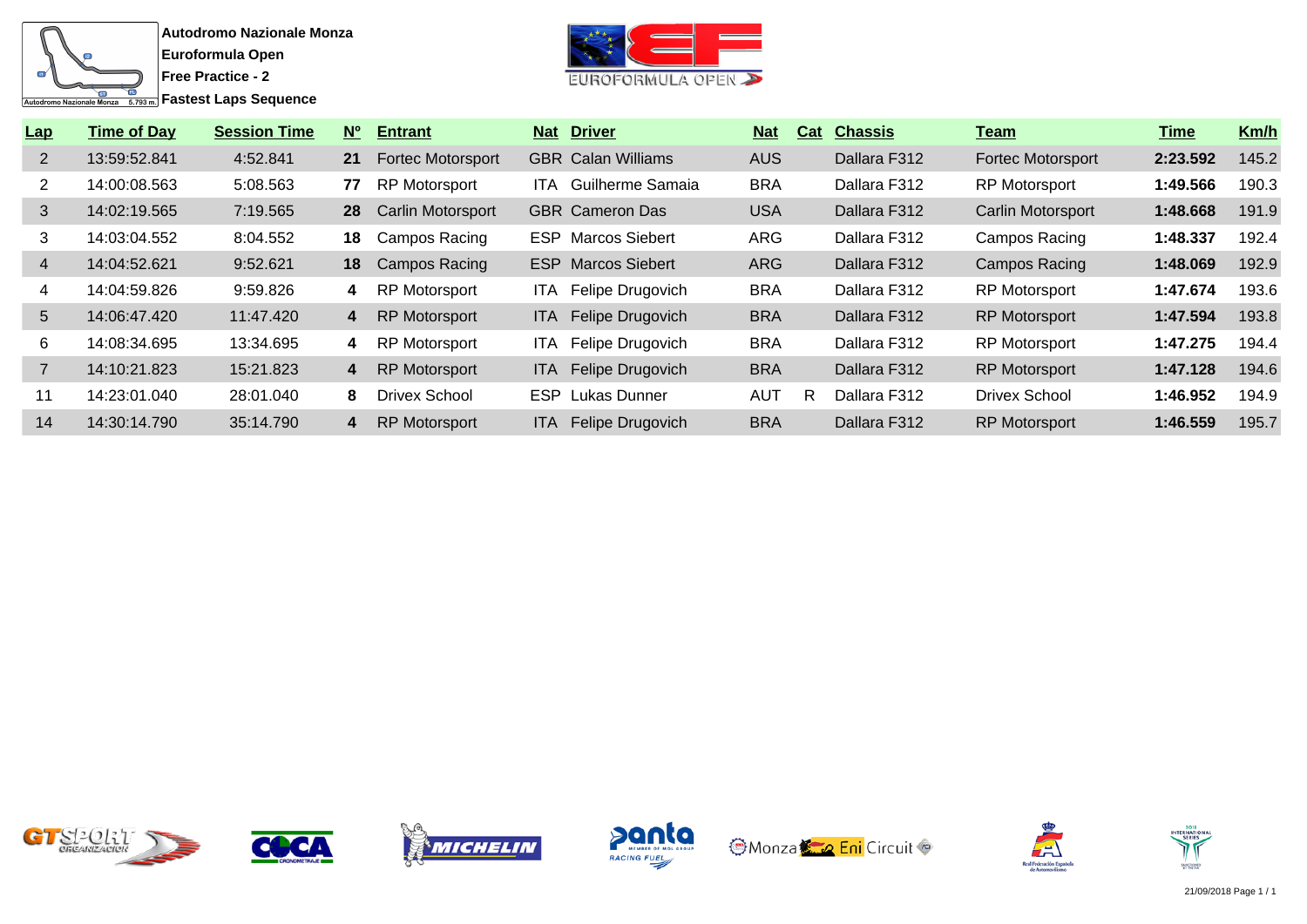

**Event Best Maximum Speed** 



| $N^{\circ}$ | <b>Entrant</b>           | <b>Nat</b> | <b>Driver</b>             | Nat        | Cat             |                | <b>Clas Chassis</b> | <u>Team</u>                  | <b>Km/h Session</b>            |
|-------------|--------------------------|------------|---------------------------|------------|-----------------|----------------|---------------------|------------------------------|--------------------------------|
| 8           | Drivex School            | <b>ESP</b> | Lukas Dunner              | <b>AUT</b> | $R_{\parallel}$ | -1             | Dallara F312        | Drivex School                | <b>262.1 Free Practice - 2</b> |
| 18          | Campos Racing            | <b>ESP</b> | Marcos Siebert            | <b>ARG</b> |                 |                | Dallara F312        | Campos Racing                | <b>260.8 Free Practice - 1</b> |
| 28          | <b>Carlin Motorsport</b> |            | <b>GBR</b> Cameron Das    | <b>USA</b> |                 |                | Dallara F312        | Carlin Motorsport            | 260.8 Free Practice - 2        |
| 77          | <b>RP Motorsport</b>     | ITA.       | Guilherme Samaia          | <b>BRA</b> |                 |                | Dallara F312        | <b>RP Motorsport</b>         | <b>260.2 Free Practice - 1</b> |
| 10          | <b>RACE</b>              | <b>ESP</b> | Bent Viscaal              | <b>NLD</b> | $R_{\parallel}$ | $\overline{2}$ | Dallara F312        | <b>Teo Martin Motorsport</b> | 260.2 Free Practice - $2$      |
| 1.          | RP Motorsport            | ITA.       | Kaylen Frederick          | <b>USA</b> | $R_{\parallel}$ | $\mathbf{3}$   | Dallara F312        | <b>RP Motorsport</b>         | <b>259.6 Free Practice - 1</b> |
| 4           | RP Motorsport            | ITA.       | Felipe Drugovich          | <b>BRA</b> |                 |                | Dallara F312        | <b>RP Motorsport</b>         | 259.6 Free Practice - $2$      |
| 34          | <b>Carlin Motorsport</b> |            | <b>GBR</b> Matheus lorio  | <b>BRA</b> |                 |                | Dallara F312        | Carlin Motorsport            | <b>258.9 Free Practice - 1</b> |
| 21          | Fortec Motorsport        |            | <b>GBR</b> Calan Williams | <b>AUS</b> |                 |                | Dallara F312        | <b>Fortec Motorsport</b>     | <b>258.9 Free Practice - 1</b> |
| 51          | <b>RACE</b>              | ESP        | Aldo Festante             | <b>ITA</b> | R 4             |                | Dallara F312        | <b>Teo Martin Motorsport</b> | 257.7 Free Practice - 2        |
| 11          | Campos Racing            | ESP.       | Alex Karkosik             | <b>POL</b> |                 |                | Dallara F312        | Campos Racing                | <b>257.1 Free Practice - 1</b> |
| 5           | <b>Carlin Motorsport</b> |            | <b>GBR</b> Dev Gore       | <b>USA</b> | R               | - 5            | Dallara F312        | Carlin Motorsport            | 256.5 Free Practice - $2$      |
| 3           | RP Motorsport            | <b>ITA</b> | Leonardo Lorandi          | ITA        | $\mathsf{R}$    | - 6            | Dallara F312        | <b>RP Motorsport</b>         | <b>255.3 Free Practice - 1</b> |
| $12 \,$     | <b>Drivex School</b>     | ESP        | Christian Hahn            | <b>BRA</b> |                 |                | Dallara F312        | <b>Drivex School</b>         | <b>255.3 Free Practice - 2</b> |













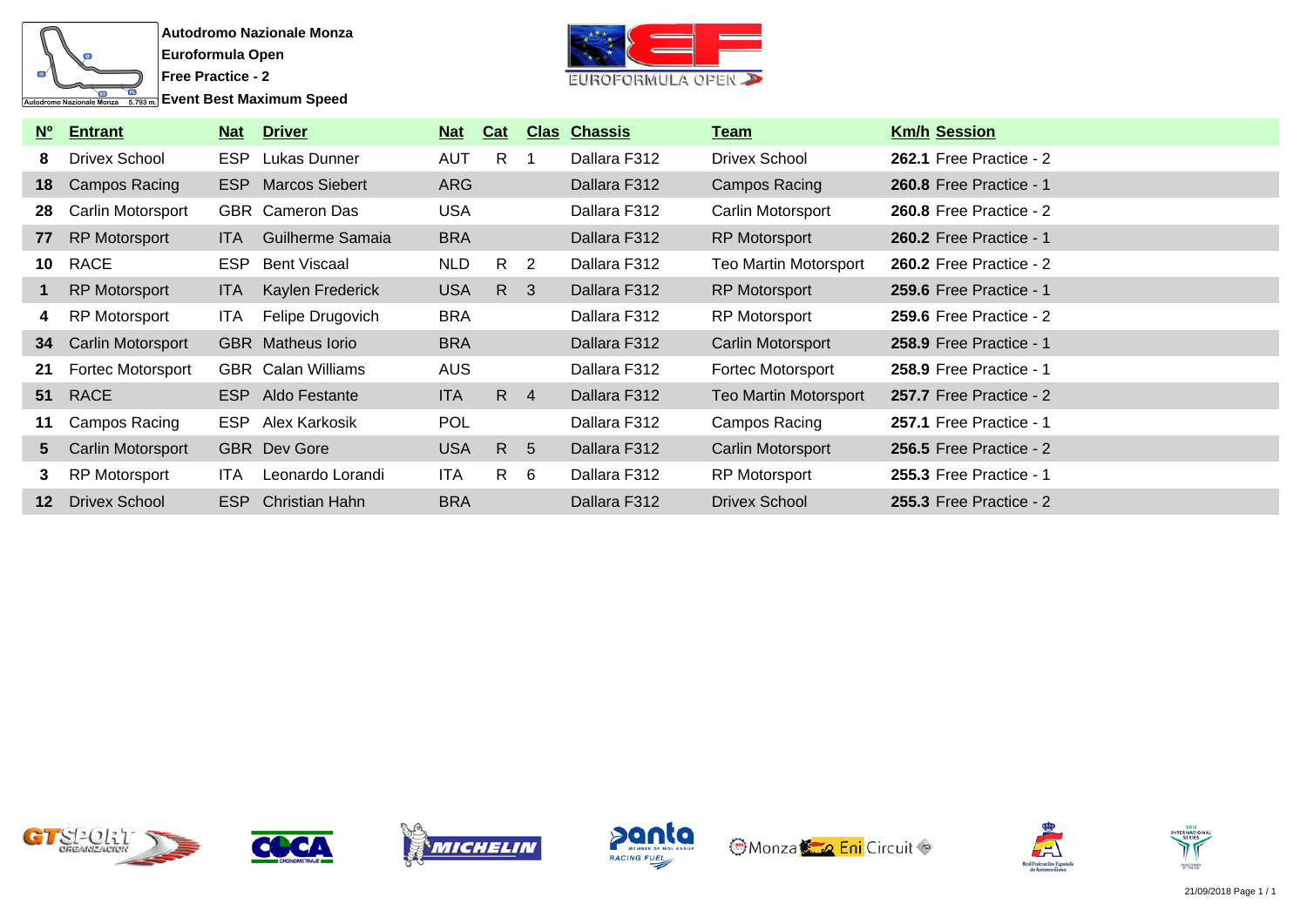

**Autodromo Nazionale Monza Euroformula Open Free Practice - 2 Pit Stop Analysis**



**21** Calan Williams **Fortec Motorsport** 

**Nr. In Day Time In Time Out Time Pit Time T. Pit Time Handicap Penalty**

**28** Cameron Das Cameron Das Carlin Motorsport

**Nr. In Day Time In Time Out Time Pit Time T. Pit Time Handicap Penalty**

**34** Matheus Iorio Carlin Motorsport Carlin Motorsport

**Nr. In Day Time In Time Out Time Pit Time T. Pit Time Handicap Penalty**

 $51$  Aldo Festante R R Teo Martin Motorsport

**Nr. In Day Time In Time Out Time Pit Time T. Pit Time Handicap Penalty**

TT Guilherme Samaia RP Motorsport RP Motorsport

**Nr. In Day Time In Time Out Time Pit Time T. Pit Time Handicap Penalty**

1 13:57:23.898 13:57:23.898 13:57:51.338 27.440 27.440

1 14:04:12.410 14:04:12.410 14:04:38.275 25.865 25.865

1 14:04:36.821 14:04:36.821 14:11:05.222 6:28.401 6:28.401 2 14:26:07.084 14:26:07.084 14:26:32.896 25.812 6:54.213

1 14:09:48.902 14:09:48.902 14:11:40.084 1:51.182 1:51.182 2 14:13:45.946 14:13:45.946 14:17:14.702 3:28.756 5:19.938

1 14:13:32.508 14:13:32.508 14:17:57.983 4:25.475 4:25.475

Dallara F312

Dallara F312

Dallara F312

Dallara F312

Dallara F312

|                | Autogromo Nazionale Monza<br>$5.793 m$ . |                                                                 |                 |                 |                                       |                       |                      |  |  |
|----------------|------------------------------------------|-----------------------------------------------------------------|-----------------|-----------------|---------------------------------------|-----------------------|----------------------|--|--|
|                |                                          | Kaylen Frederick                                                |                 | R               |                                       |                       | <b>RP Motorsport</b> |  |  |
|                |                                          |                                                                 |                 |                 |                                       |                       | Dallara F312         |  |  |
| <u>Nr.</u>     | In Day Time                              | In Time                                                         | <b>Out Time</b> | <b>Pit Time</b> | T. Pit Time Handicap                  |                       | Penalty              |  |  |
| 1              |                                          | 13:58:14.360 13:58:14.360 14:01:49.027                          |                 | 3:34.667        | 3:34.667                              |                       |                      |  |  |
|                |                                          | 2 14:04:06.592 14:04:06.592 14:04:36.518                        |                 | 29.926          | 4:04.593                              |                       |                      |  |  |
| 3              |                                          | 14:06:40.344 14:06:40.344 14:07:08.441                          |                 | 28.097          | 4:32.690                              |                       |                      |  |  |
| $\overline{4}$ |                                          | 14:16:25.735 14:16:25.735 14:16:54.638                          |                 | 28.903          | 5:01.593                              |                       |                      |  |  |
| 3              |                                          | Leonardo Lorandi                                                |                 | R               |                                       |                       | <b>RP Motorsport</b> |  |  |
|                |                                          |                                                                 |                 |                 |                                       |                       | Dallara F312         |  |  |
| <u>Nr.</u>     | In Day Time                              | In Time                                                         | <b>Out Time</b> | <b>Pit Time</b> | T. Pit Time Handicap                  |                       | Penalty              |  |  |
| 1              |                                          | 13:58:09.969 13:58:09.969 13:59:26.362                          |                 | 1:16.393        | 1:16.393                              |                       |                      |  |  |
|                |                                          | 2 14:07:46.952 14:07:46.952 14:17:59.593                        |                 | 10:12.64        | 11:29.034                             |                       |                      |  |  |
|                |                                          |                                                                 |                 | 1               |                                       |                       |                      |  |  |
| 4              |                                          | Felipe Drugovich                                                |                 |                 |                                       |                       | <b>RP Motorsport</b> |  |  |
|                |                                          |                                                                 |                 |                 |                                       |                       | Dallara F312         |  |  |
|                |                                          |                                                                 |                 |                 |                                       |                       |                      |  |  |
| <u>Nr.</u>     | In Day Time                              | In Time                                                         | <b>Out Time</b> | <b>Pit Time</b> | T. Pit Time Handicap                  |                       | Penalty              |  |  |
| 1              |                                          | 13:58:30.494 13:58:30.494 13:59:31.149                          |                 | 1:00.655        | 1:00.655                              |                       |                      |  |  |
|                |                                          | 2 14:12:09.944 14:12:09.944 14:17:55.305                        |                 | 5:45.361        | 6:46.016                              |                       |                      |  |  |
| 3              |                                          | 14:21:58.196 14:21:58.196 14:22:44.669                          |                 | 46.473          | 7:32.489                              |                       |                      |  |  |
| 5              |                                          | Dev Gore                                                        |                 | R               |                                       |                       | Carlin Motorsport    |  |  |
|                |                                          |                                                                 |                 |                 |                                       |                       | Dallara F312         |  |  |
| <u>Nr.</u>     | In Day Time                              | In Time                                                         | <b>Out Time</b> | <b>Pit Time</b> | T. Pit Time Handicap                  |                       | <b>Penalty</b>       |  |  |
| 1              |                                          | 14:09:36.137  14:09:36.137  14:12:01.185                        |                 | 2:25.048        | 2:25.048                              |                       |                      |  |  |
|                |                                          | 2 14:23:03.470 14:23:03.470 14:25:16.637                        |                 | 2:13.167        | 4:38.215                              |                       |                      |  |  |
|                |                                          |                                                                 |                 |                 |                                       |                       |                      |  |  |
|                |                                          | Lukas Dunner                                                    |                 | R               |                                       |                       | Drivex School        |  |  |
| 8              |                                          |                                                                 |                 |                 |                                       |                       | Dallara F312         |  |  |
| <u>Nr.</u>     | In Day Time                              | In Time                                                         | <b>Out Time</b> | <b>Pit Time</b> | <b>T. Pit Time Handicap</b>           |                       | Penalty              |  |  |
|                |                                          |                                                                 |                 |                 |                                       |                       |                      |  |  |
| 1              |                                          | 13:58:03.371 13:58:03.371 13:58:47.554                          |                 | 44.183          | 44.183                                |                       |                      |  |  |
|                |                                          | 2 14:01:00.224 14:01:00.224 14:01:28.088                        |                 | 27.864          | 1:12.047                              |                       |                      |  |  |
|                |                                          | 3 14:11:07.951 14:11:07.951 14:15:24.719<br><b>Bent Viscaal</b> |                 | 4:16.768<br>R   | 5:28.815                              | Teo Martin Motorsport |                      |  |  |
|                |                                          |                                                                 |                 |                 |                                       |                       |                      |  |  |
|                |                                          |                                                                 |                 |                 |                                       |                       | Dallara F312         |  |  |
| <u>Nr.</u>     | In Day Time                              | <u>In Time</u>                                                  | <b>Out Time</b> |                 | Pit Time T. Pit Time Handicap Penalty |                       |                      |  |  |
|                |                                          | 1 14:09:41.065 14:09:41.065 14:13:35.197                        |                 | 3:54.132        | 3:54.132                              |                       |                      |  |  |
|                |                                          | Alex Karkosik                                                   |                 |                 |                                       |                       | Campos Racing        |  |  |
| 11             |                                          |                                                                 |                 |                 |                                       |                       | Dallara F312         |  |  |
| <u>Nr.</u>     | In Day Time                              | <u>In Time</u>                                                  | <b>Out Time</b> |                 | Pit Time T. Pit Time Handicap Penalty |                       |                      |  |  |
| 1.             |                                          |                                                                 |                 |                 |                                       |                       |                      |  |  |
|                |                                          | 13:58:41.310 13:58:41.310 13:59:14.232<br>Christian Hahn        |                 | 32.922          | 32.922                                |                       | Drivex School        |  |  |
| 12             |                                          |                                                                 |                 |                 |                                       |                       |                      |  |  |
|                |                                          |                                                                 |                 |                 |                                       |                       | Dallara F312         |  |  |
| <u>Nr.</u>     | In Day Time                              | In Time                                                         | <b>Out Time</b> |                 | Pit Time T. Pit Time Handicap Penalty |                       |                      |  |  |
| 1.             |                                          | 14:01:05.737 14:01:05.737 14:01:36.474                          |                 | 30.737          | 30.737                                |                       |                      |  |  |
|                |                                          | 2 14:03:47.619 14:03:47.619 14:04:14.474                        |                 | 26.855          | 57.592                                |                       |                      |  |  |
|                |                                          | 3 14:06:27.890 14:06:27.890 14:09:15.573                        |                 | 2:47.683        | 3:45.275                              |                       |                      |  |  |
| 18             |                                          | Marcos Siebert                                                  |                 |                 |                                       |                       | Campos Racing        |  |  |
|                |                                          |                                                                 |                 |                 |                                       |                       | Dallara F312         |  |  |
| <u>Nr.</u>     | <u>In Day Time</u>                       | <u>In Time</u>                                                  | <b>Out Time</b> | <u>Pit Time</u> | T. Pit Time Handicap                  |                       | <b>Penalty</b>       |  |  |

| 33.831<br>1 13:58:45.474 13:58:45.474 13:59:19.305 33.831 |
|-----------------------------------------------------------|
|-----------------------------------------------------------|















| ست | INTERNATIONAL<br>÷<br>سن |  |
|----|--------------------------|--|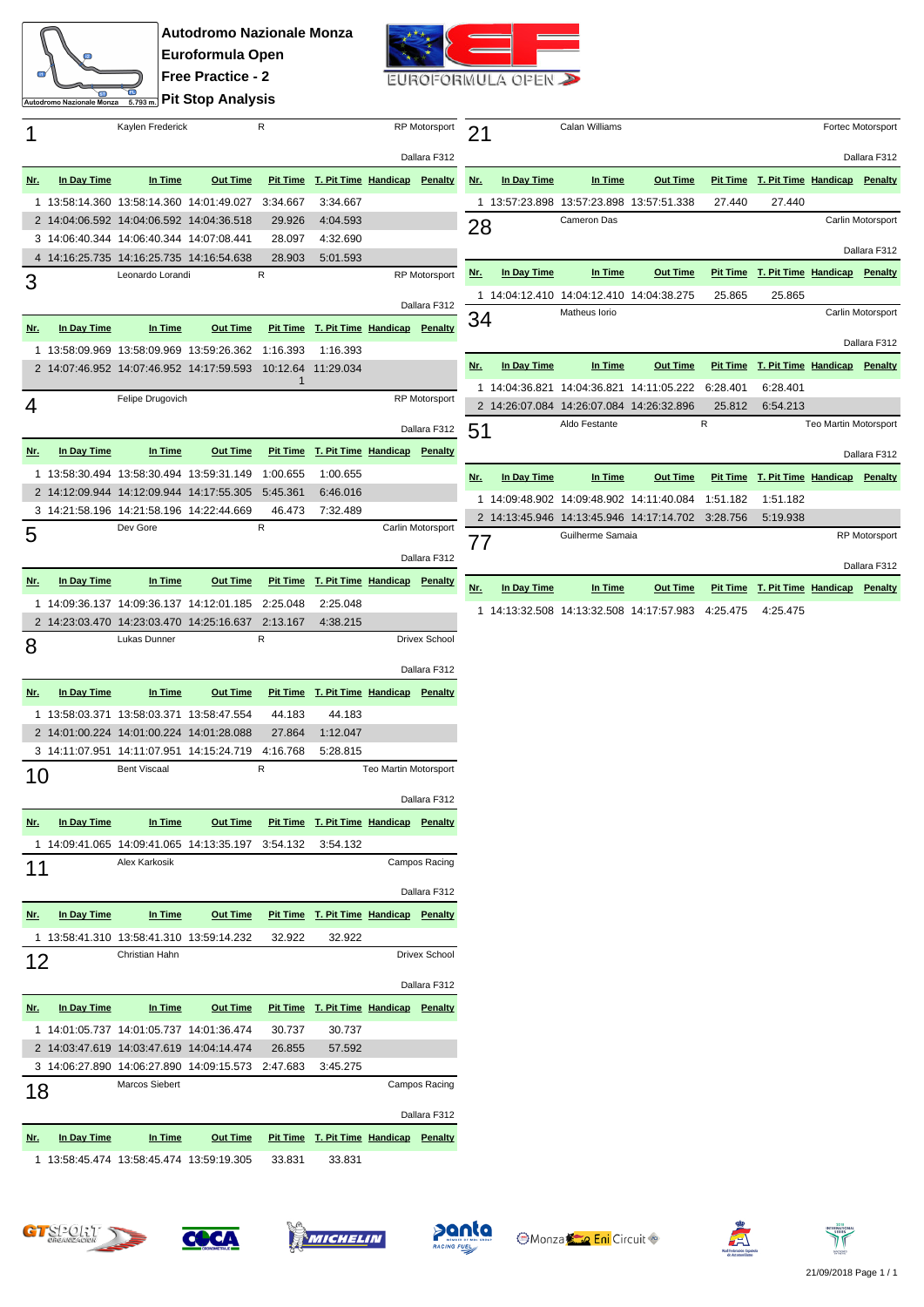

**Autodromo Nazionale Monza Euroformula Open Free Practice - 2 Weather Report** 



 $39,2$ 

 $38,7$ 

## **Air Temperature**



## **Humidity**



**Wind Speed** 





**Session Time** 



## **Wind direction**